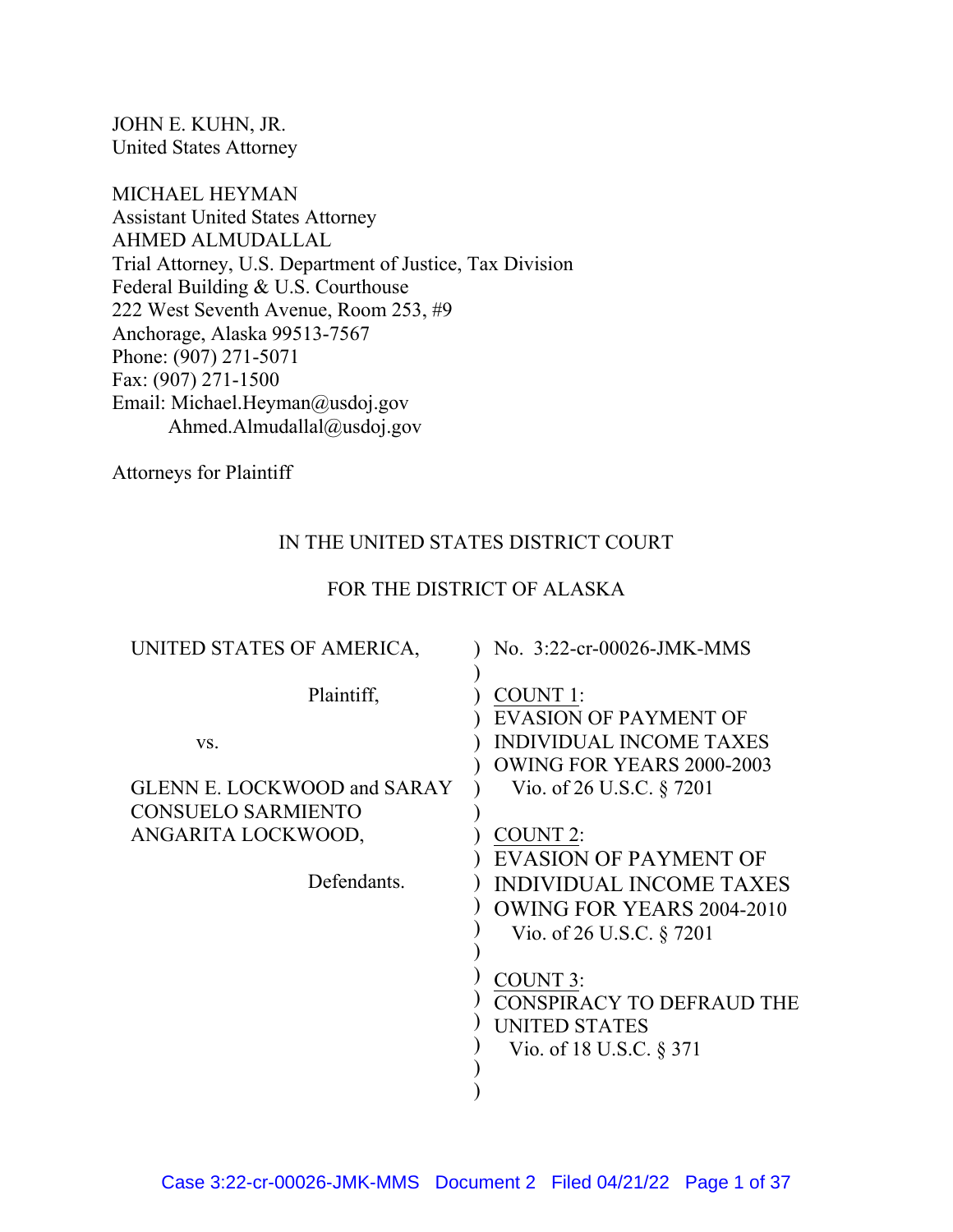```
Page 2 of 37
      ) 
COUNT 4: 
      )
BANKRUPTCY FRAUD 
     \mathcal{L}\overline{)})
COUNTS 5-9: 
      )
CONCEALMENT OF BANKRUPTCY 
      )
ASSETS 
     \mathcal{L})
      )
COUNTS 10-15: 
      )
FALSE OATH IN BANKRUPTCY 
      \overline{)})
      )
COUNTS 16-18: 
      )
FALSE BANKRUPTCY 
      )
DECLARATION 
      \mathcal{L}\overline{)}) 
COUNTS 19-21: 
      ) 
FRAUDULENT PROOF OF CLAIM 
      ) 
IN BANKRUPTCY 
     \lambda\mathcal{L}) 
COUNT 22: 
      ) 
CONSPIRACY TO COMMIT WIRE 
      ) 
FRAUD 
      \overline{)}\overline{)}) 
COUNTS 23-73: 
      ) 
WIRE FRAUD 
     \mathcal{L}\mathcal{L}) 
COUNT 74: 
      )
CONSPIRACY TO COMMIT MONEY 
      )
LAUNDERING 
     \mathcal{L})
      )
COUNTS 75-84: 
      ) 
MONEY LAUNDERING 
      \mathcal{L}\overline{)}\overline{)} Vio. of 18 U.S.C. § 157 
           Vio. of 18 U.S.C. § 152(1) 
           Vio. of 18 U.S.C. § 152(2) 
           Vio. of 18 U.S.C. § 152(3) 
           Vio. of 18 U.S.C. § 152(4) 
           Vio. of 18 U.S.C. § 1349 
           Vio. of 18 U.S.C. § 1343 
           Vio. of 18 U.S.C. § 1956(h) 
           Vio. of 18 U.S.C. § 1956(a)(1)(B)(i)
```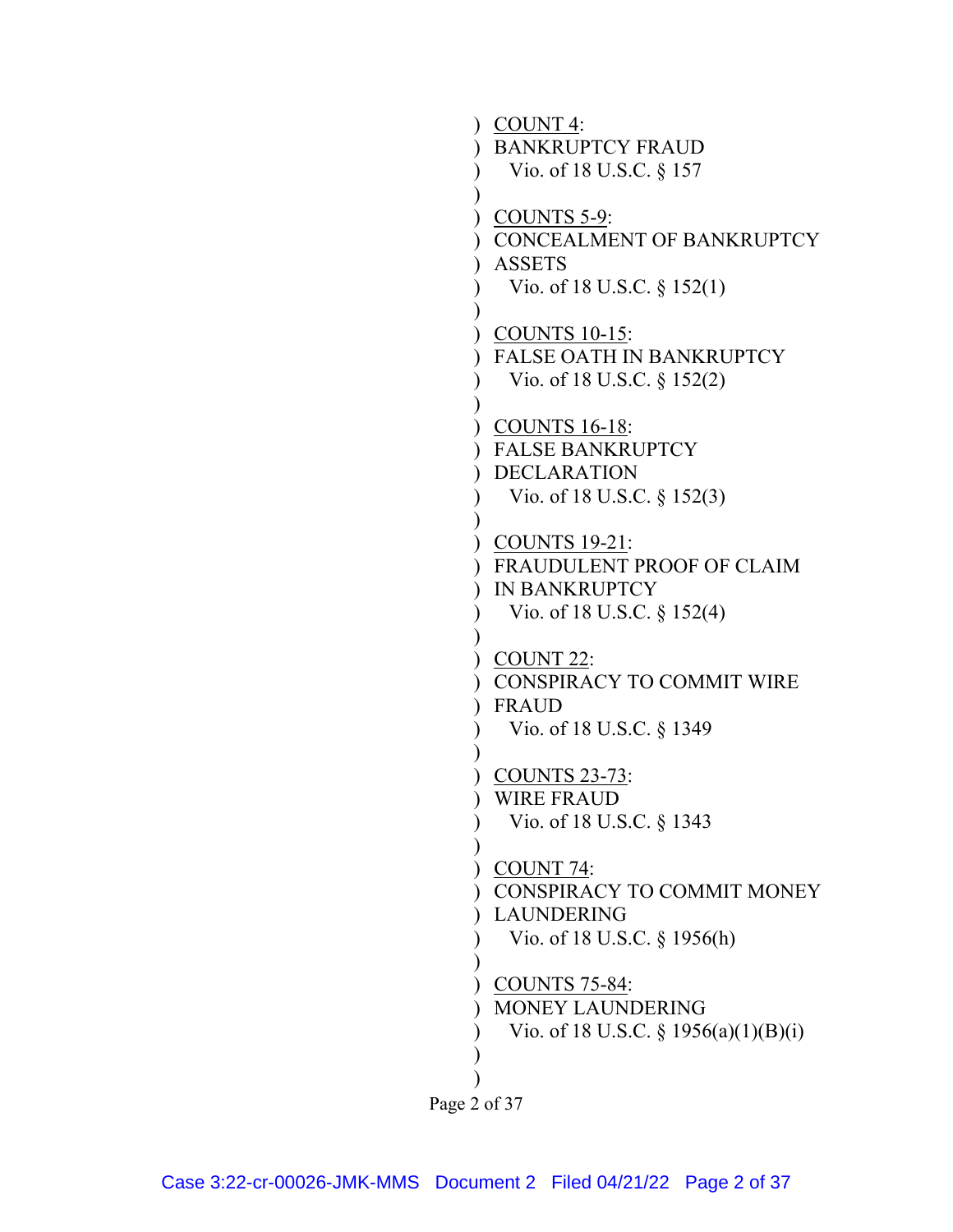) CRIMINAL FORFEITURE ) ALLEGATION:

Vio. of 18 U.S.C. § 981(a)(1); 18

) U.S.C. § 982(a)(1) and (2); 28 U.S.C. §

) 2461(c), and Rule 32.2(a)

I N D I C T M E N T

)

 $\mathcal{L}$ 

The Grand Jury charges that:

l,

*Introductory Allegations* 

1. At all relevant times, defendant Glenn E. Lockwood ("GLENN

LOCKWOOD") was a dentist living and practicing in the Kenai Peninsula Borough.

2. At all relevant times, defendant Saray Consuelo Sarmiento Angarita

Lockwood ("SARAY LOCKWOOD") was living and working in the Kenai Peninsula Borough.

3. At all relevant times, defendants GLENN LOCKWOOD and SARAY LOCKWOOD were married.

4. Defendants GLENN LOCKWOOD and SARAY LOCKWOOD own the Kenai Dental Clinic (the "Clinic"). The Clinic advertises itself to be a family dental practice located at 605 Marine Avenue, Kenai, Alaska. Defendant GLENN LOCKWOOD purchased the Clinic in 1997 and has owned it, now with SARAY LOCKWOOD, 100% since that time, with one exception not relevant to this indictment.

5. Defendants GLENN LOCKWOOD and SARAY LOCKWOOD operate the Clinic and are employees of the Clinic. The Clinic has generated substantial gross

Page 3 of 37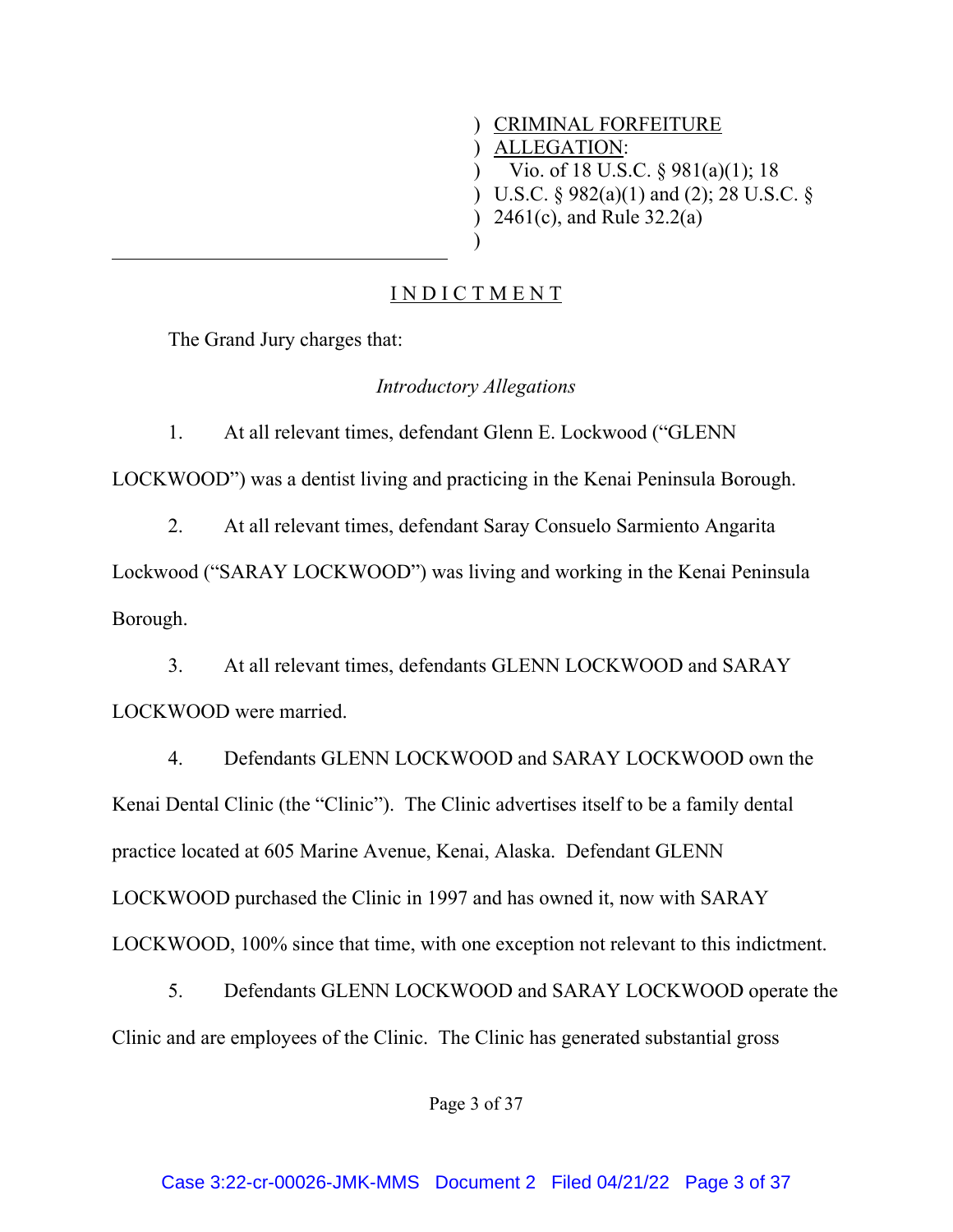receipts for over two decades, typically ranging from approximately \$1 million to \$2 million per year. Both GLENN LOCKWOOD and SARAY LOCKWOOD receive salaries from the Clinic. In addition to their base salaries, defendants GLENN LOCKWOOD and SARAY LOCKWOOD received bonuses ranging from \$22,000 to \$70,000 per year. In 2018, they collectively received compensation from the Clinic totaling \$598,562.00. In April 2019, GLENN LOCKWOOD and SARAY LOCKWOOD represented that their total gross monthly income (including Social Security and other forms of income) was \$36,258.00 and that their net monthly income was \$18,071.00, resulting in at least approximately \$216,852.00 in annual net income.

6. In July 2015, the IRS notified defendants GLENN LOCKWOOD and SARAY LOCKWOOD that certain real properties, including the Clinic and parcels of undeveloped property in Alaska, would be seized and auctioned. The properties relevant to this indictment are:

- a. The real property located at 605 Marine Ave, Soldotna (the Clinic's address; "Property #1");
- b. The real property located at 607 Marine Ave, Soldotna (the parking lot adjacent to the Clinic, "Property #2");
- c. The real property located at 35640 Dana Bays Dr., Soldotna ("Property #3"); and
- d. The real property located at 36425 Edgington Rd, Soldotna ("Property #4").

Page 4 of 37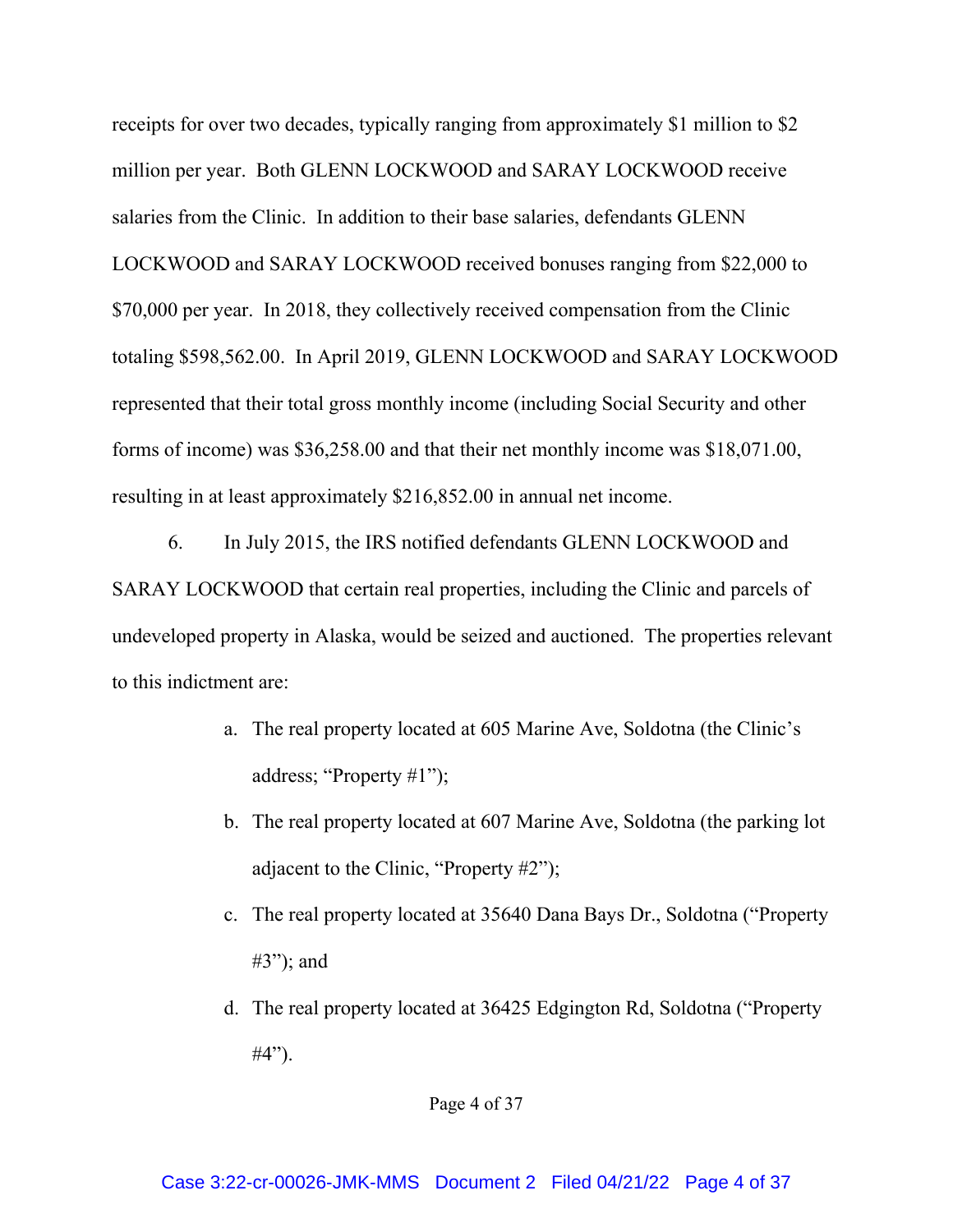7. In October 2008, defendant GLENN LOCKWOOD was convicted of tax evasion in violation of 26 U.S.C. § 7201 for tax years 2000, 2001, 2002, and 2003, *United States v. Lockwood*, 3:07-cr-00115-SLG (D. Alaska).

8. Thereafter, defendants GLENN LOCKWOOD and SARAY LOCKWOOD evaded the payment of at least \$3.5 million in federal income taxes, penalties, and interest, and engaged in the following conduct:

# COUNT 1 26 U.S.C. § 7201 – Evasion of Payment of Taxes (2000-2003) (Glenn Lockwood and Saray Lockwood)

9. The allegations above are realleged and incorporated as if fully set forth in this count.

10. From no later than May 21, 2013, through the present, within the District of Alaska and elsewhere, defendants GLENN LOCKWOOD and SARAY LOCKWOOD did willfully attempt to evade and defeat the payment of individual income taxes due and owing by them to the United States of America for the years 2000 through 2003, by committing the following affirmative acts of evasion of payment, among others:

> a. From on or about May 21, 2013, through on or about September 29, 2015, setting up a profile for Strategic Innovations LLC ("Strategic Innovations") with LegalZoom, registering a limited liability corporation in the same name in the State of Wyoming, and reinstating said registration;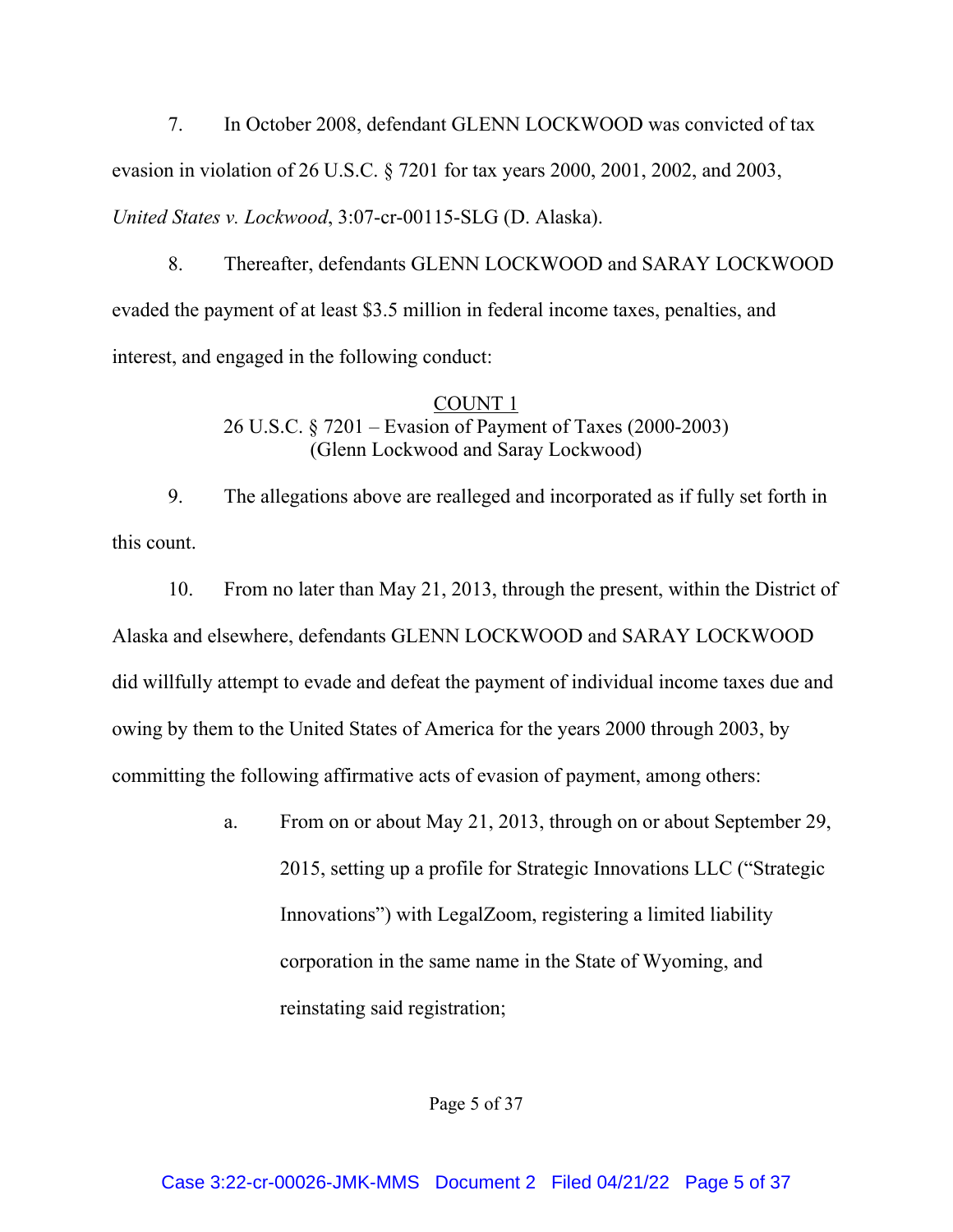- b. On or about October 6, 2015, opening business bank accounts at Wells Fargo Bank in the name of Strategic Innovations ("Strategic Innovations WFB") for which the sole signers were GLENN LOCKWOOD and SARAY LOCKWOOD;
- c. On or about October 6, 2015, making an opening deposit into the Strategic Innovations WFB checking account XXX4977 in the amount of approximately \$102,791.02 using checks made out to GLENN E. LOCKWOOD and drawn on his investment account at Janus Henderson Investors ("Janus");
- d. On or about October 6, 2015, making an opening deposit into the Strategic Innovations WFB savings account XXX8055 in the amount of \$40,113.95 using a check made out to GLENN E. LOCKWOOD and drawn on his retirement account at Columbia Management Investment Services, Corp. (aka Columbia Management, "Columbia");
- e. On or about October 8, 2015, purchasing at IRS auction Property #2, Property #3, and Property #4 in the name of Strategic Innovations in an effort to conceal their true ownership interest;
- f. From on or about January 9, 2016, through on or about February 18, 2016, depositing a check in the amount of \$80,000 drawn on the Clinic's account XXX4481 at First National Bank of Alaska

Page 6 of 37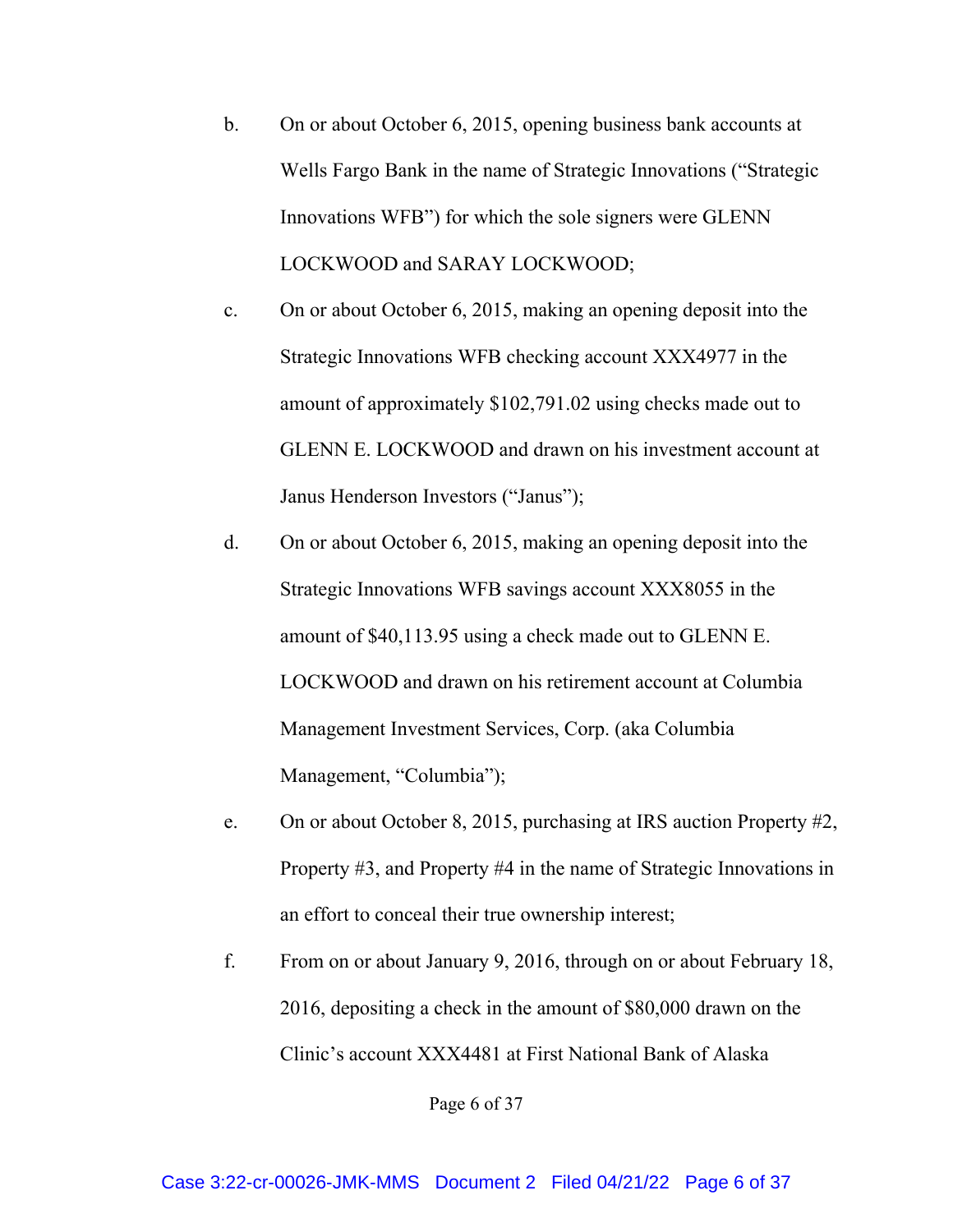("FNBA") into GLENN LOCKWOOD and SARAY

LOCKWOOD's joint account XXX2322 at the same bank, performing several transactions in and out of other accounts to conceal the source of the funds, and then withdrawing amounts in increments less than \$10,000 to avoid reporting requirements;

- g. From on or about January 11, 2016, through on or about February 18, 2016, depositing a total of approximately \$174,600 into Strategic Innovations WFB checking account XXX4977 and then, from on or about February 23, 2016, through on or about April 1, 2016, withdrawing a total of approximately \$174,100 in amounts less than \$10,000 to avoid reporting requirements;
- h. On or about April 4, 2016, redeeming (or repurchasing) Property #1 from a third party who had successfully purchased the property at IRS auction using a mortgage loan in the amount of approximately \$202,254.24, even though GLENN LOCKWOOD and SARAY LOCKWOOD possessed enough cash on hand to purchase the property outright, in an effort to encumber the property and frustrate any IRS effort to re-seize it;
- i. On or about December 29, 2016, submitting a draft Form 433-A (OIC) - Collection Information Statement for Wage Earners and Self-Employed Individuals - which failed to accurately depict all

Page 7 of 37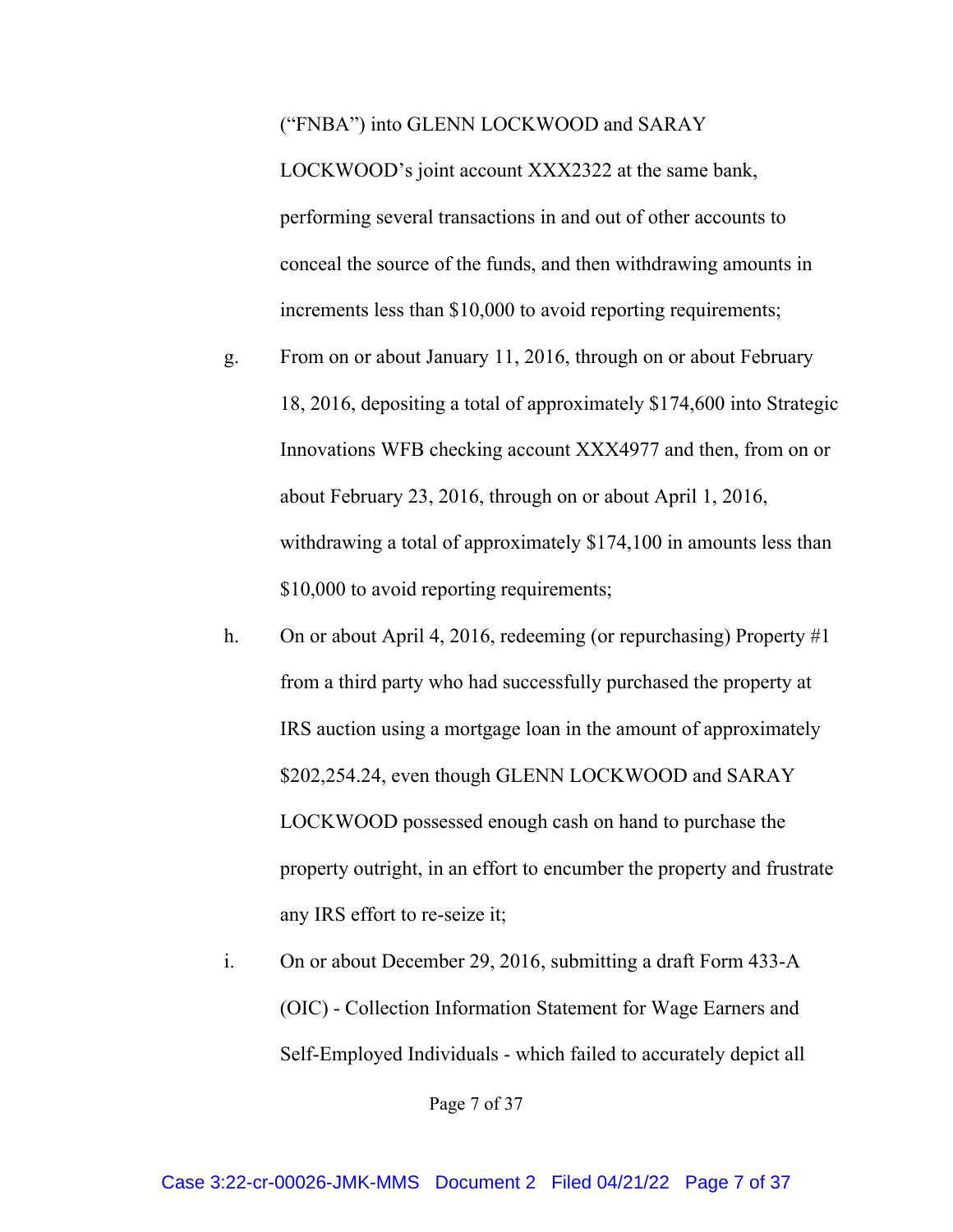personal assets, including, but not limited to, the Strategic Innovations WFB accounts and properties in the name of Strategic Innovations;

- j. From on or about June 27, 2017, through on or about September 29, 2020, causing transfers of funds from the Clinic's FNBA account XXX4481 into Strategic Innovations WFB checking account XXX4977;
- k. From on or about June 11, 2017, through on or about September 26, 2019, directing payments from Strategic Innovations WFB checking account XXX4977 to various creditors, including for personal expenses, in an effort to conceal and disguise the source, ownership, and control of said funds;
- l. On or about April 2, 2019, filing an Official Form 101 Voluntary Petition for Individuals Filing for Bankruptcy - with the United States Bankruptcy Court, to hinder and delay IRS collection efforts to include, without limitation, seizure of GLENN LOCKWOOD and SARAY LOCKWOOD's primary residence;
- m. From April 2, 2019, through the present, misrepresenting their true ownership interest in Strategic Innovations throughout the bankruptcy case, including falsely testifying, under oath, during meetings of creditors on September 3, 8, and 16, 2020, that they had

Page 8 of 37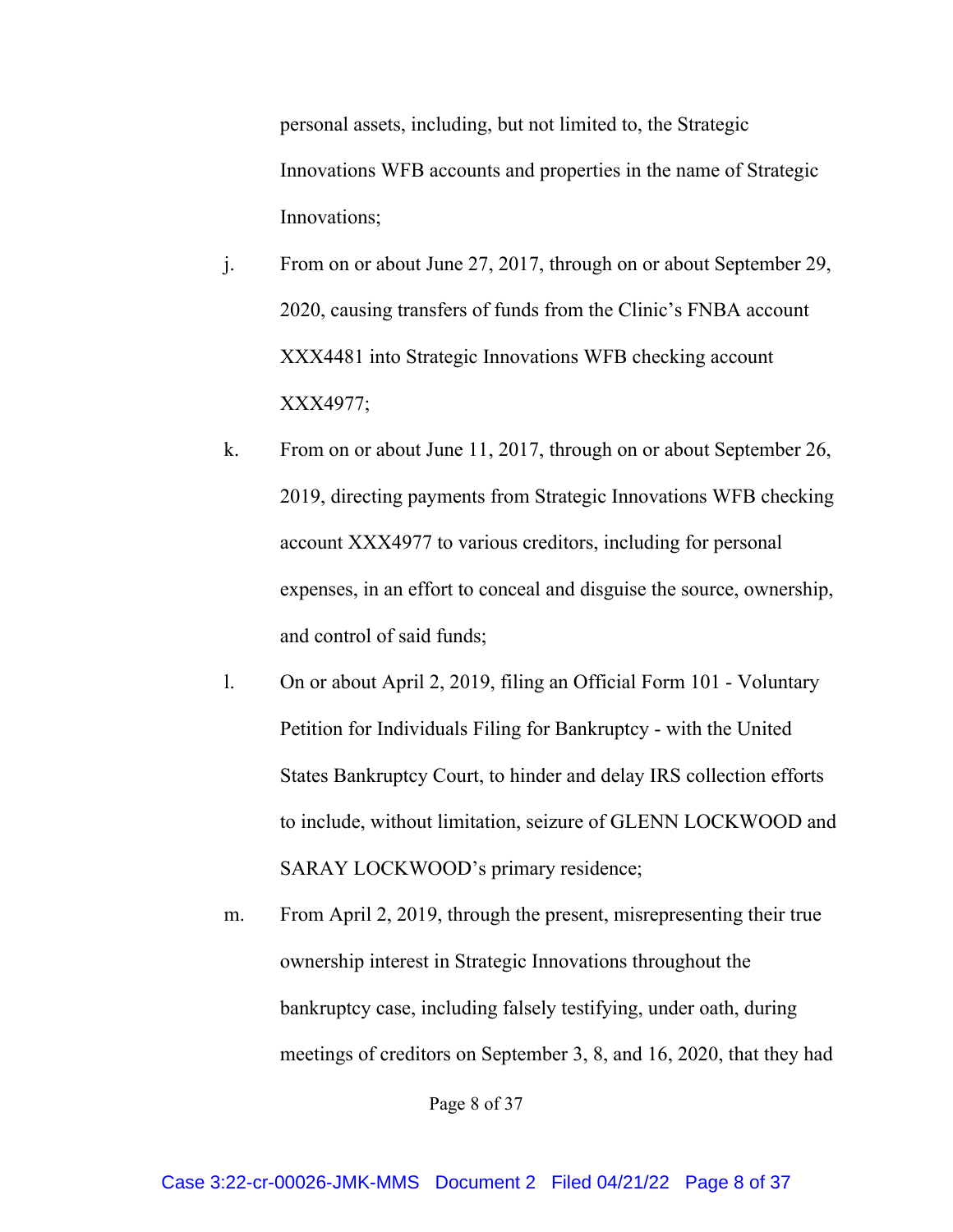no ownership interest in Strategic Innovations, and on October 13, 2020, that funds to purchase Property #2, Property #3, and Property #4 were borrowed from "family and friends" when GLENN LOCKWOOD and SARAY LOCKWOOD knew that they owned Strategic Innovations without limitation and that the true source of the funds were GLENN LOCKWOOD's investment accounts;

n. From no later than April 2019 through the present, paying personal expenses from the Clinic's bank accounts and then filing bankruptcy documents misrepresenting their income.

All of which is in violation of 26 U.S.C. § 7201.

COUNT 2 26 U.S.C. § 7201 – Evasion of Payment of Taxes (2004-2010) (Glenn Lockwood and Saray Lockwood)

11. The allegations above are realleged and incorporated as if fully set forth in this count.

12. From no later than May 21, 2013, through the present, within the District of Alaska and elsewhere, defendants GLENN LOCKWOOD and SARAY LOCKWOOD did willfully attempt to evade and defeat the payment of individual income taxes due and owing by them to the United States of America for the years 2004 through 2010, by committing, among others, the affirmative acts of evasion of payment set forth in Count 1, ¶ 10, subsections "a" through "n."

All of which is in violation of 26 U.S.C. § 7201.

Page 9 of 37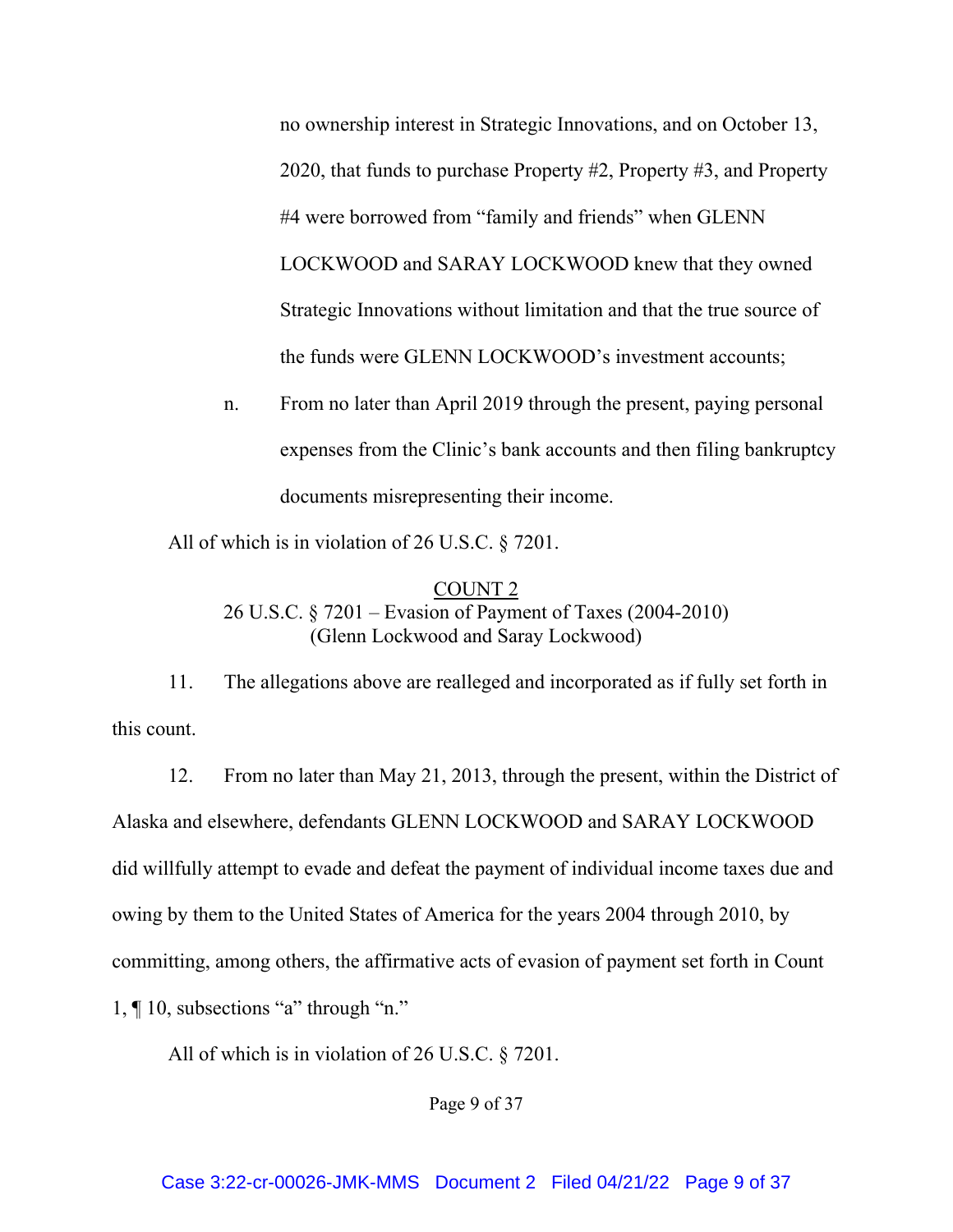# COUNT 3 18 U.S.C. § 371 – Conspiracy to Defraud the United States (Glenn Lockwood and Saray Lockwood)

13. The allegations above are realleged and incorporated as if fully set forth in this count.

14. Beginning no later than May 21, 2013, and continuing to the present, within the District of Alaska and elsewhere, defendants GLENN LOCKWOOD and SARAY LOCKWOOD, and others known and unknown to the Grand Jury, did unlawfully, voluntarily, intentionally, and knowingly conspire, combine, confederate, and agree with each other and others known and unknown to the Grand Jury, to defraud the United States by deceitful and dishonest means for the purpose of impeding, impairing, obstructing, and defeating the lawful functions of the IRS in the collection of revenue, that is federal individual income taxes, and penalties and interest.

15. Among the manner and means by which defendants GLENN LOCKWOOD and SARAY LOCKWOOD and their unindicted co-conspirators, would and did carry out the objectives of the conspiracy were those overt acts set forth in Count 1, ¶ 10, subsections "a" through "n."

All of which is in violation of 18 U.S.C. § 371.

### COUNT 4 18 U.S.C. § 157 – Bankruptcy Fraud (Glenn Lockwood and Saray Lockwood)

16. The allegations above are realleged and incorporated as if fully set forth in this count.

Page 10 of 37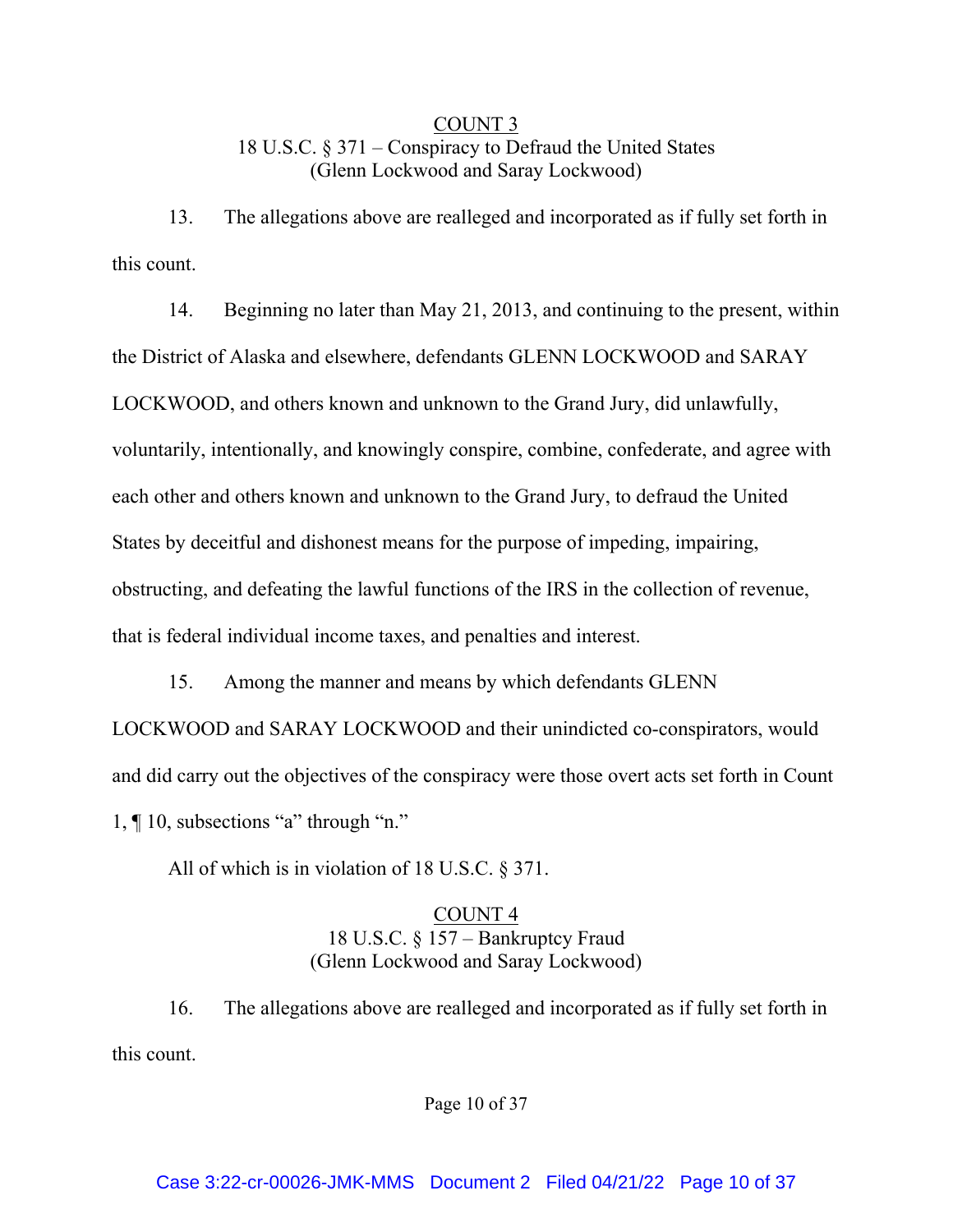17. On or about April 2, 2019, within the District of Alaska and elsewhere, defendants GLENN LOCKWOOD and SARAY LOCKWOOD, having devised or intending to devise a scheme and artifice to defraud creditors, the United States Trustee, and the Chapter 7 Trustee, and for the purpose of executing or concealing such scheme or artifice, or attempting to do so, filed or caused to be filed a voluntary bankruptcy petition under Title 11 of the United States Code, *In re Glenn E. Lockwood and Saray C. Lockwood*, case number 19-00102, United States Bankruptcy Court, District of Alaska, and made false and fraudulent representations concerning and in relation to that proceeding.

### **Manner and Means**

18. On or about February 15, 2019, the Department of Justice Civil Tax Division filed an action seeking judicial approval to levy GLENN LOCKWOOD's and SARAY LOCKWOOD's primary residence, *United States v. Glenn E Lockwood*, Case No 3:19-cv-00044-HRH (D. AK). The lawsuit was served on March 5, 2019.

19. After receiving service of the action, defendants GLENN LOCKWOOD and SARAY LOCKWOOD began executing a plan to utilize the bankruptcy process as a final means to fraudulently defeat the IRS's collection efforts rather than as a good faith mechanism to restructure or liquidate their assets in an orderly fashion.

20. On or about March 21, 2019, defendants GLENN LOCKWOOD and SARAY LOCKWOOD contacted bankruptcy attorney Terry Draeger for legal advice. Over the next approximate two weeks, they disclosed some details about their financial

Page 11 of 37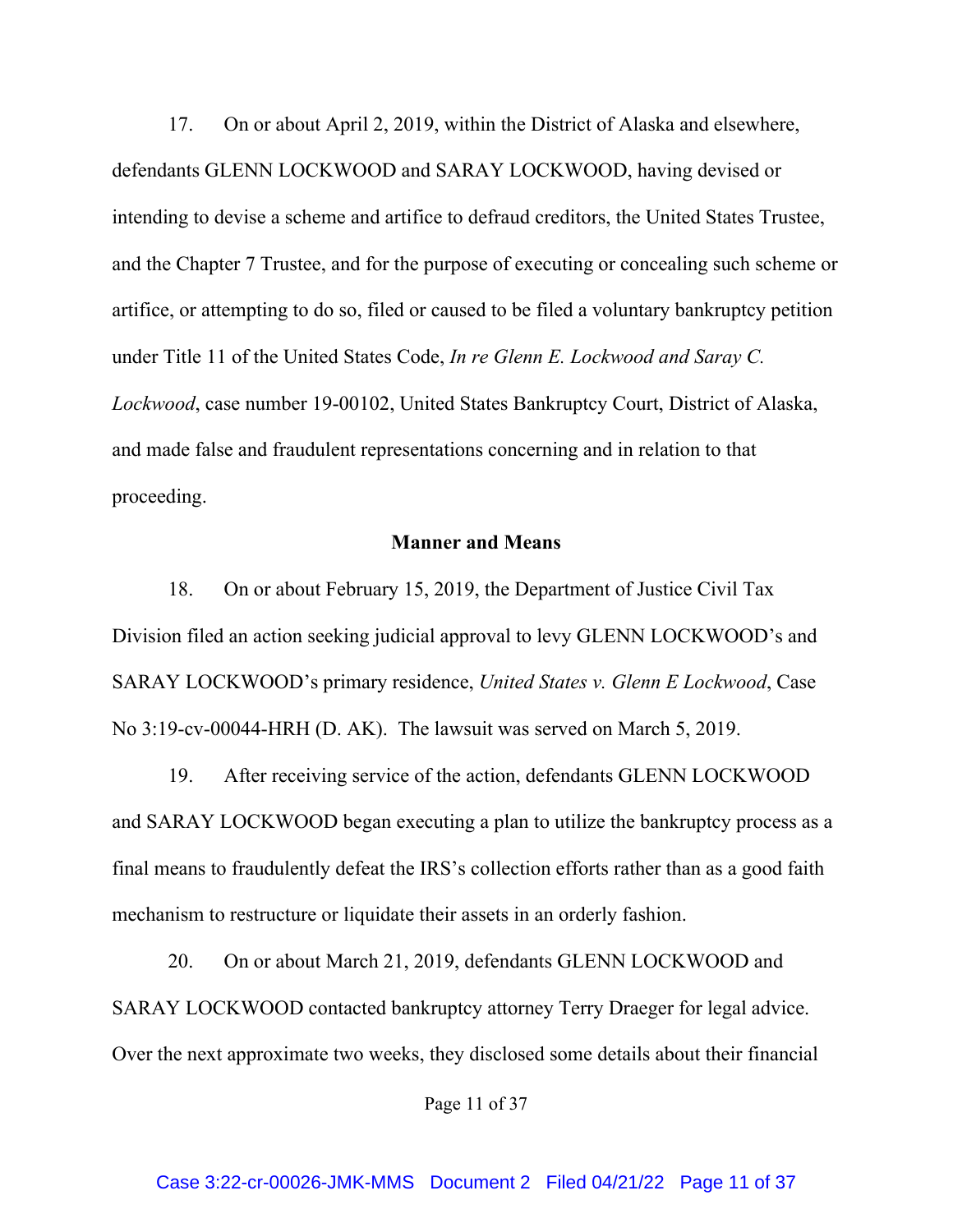affairs to Mr. Draeger, but deliberately concealed or intentionally distorted other crucial information. This included, among other things, concealing the true facts regarding the capitalization of Strategic Innovations. Mr. Draeger provided bankruptcy advice, but did so based on the incomplete and false information.

21. Defendants GLENN LOCKWOOD's and SARAY LOCKWOOD's plan was to file a Chapter 11 bankruptcy case, retain full control of their assets, and eliminate as much debt as possible without ever fully and truthfully disclosing their finances to the U.S. Trustee, creditors, and other parties to the proceeding. While in Chapter 11, the defendants GLENN LOCKWOOD and SARAY LOCKWOOD could further enjoy the fruits of their scheme, including undisclosed income from the Clinic and the use of assets that they had fraudulently transferred to purported third party entities. This intended scheme was contrary to the spirit and goals of the bankruptcy process.

22. On or about April 2, 2019, defendants GLENN LOCKWOOD and SARAY LOCKWOOD commenced a voluntary Chapter 11 reorganization, *In re Glenn E. Lockwood and Saray C. Lockwood*, case number 19-00102, United States Bankruptcy Court, District of Alaska. The Chapter 11 bankruptcy case was filed under penalty of perjury. Defendants GLENN LOCKWOOD and SARAY LOCKWOOD reviewed the paperwork for completeness prior to filing and were advised of their obligation to be truthful and transparent. Defendants GLENN LOCKWOOD and SARAY LOCKWOOD were also aware that intentionally providing false, misleading, or incomplete information in the bankruptcy case was a federal crime.

Page 12 of 37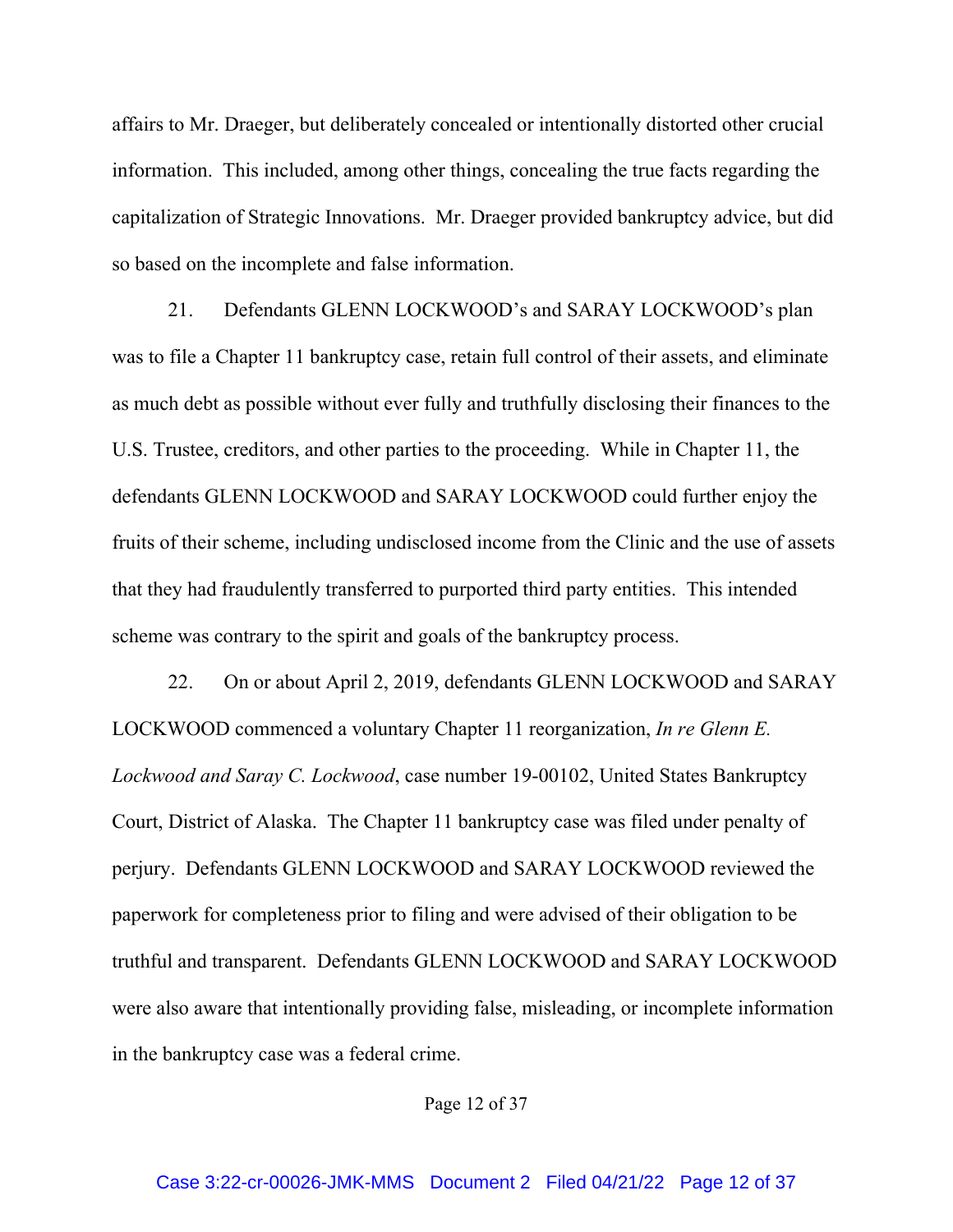23. Defendants GLENN LOCKWOOD and SARAY LOCKWOOD, however, did not initiate their bankruptcy case in good faith, nor did they fully and truthfully engage in the bankruptcy process. Instead, they concealed their financial affairs with half-truths, vague characterizations, and or intentional omissions, and then provided false testimony and fraudulent documents to support their scheme. This includes, without limitation, the following:

### **Strategic Innovations, LLC**

24. Defendants GLENN LOCKWOOD and SARAY LOCKWOOD did not fully and truthfully disclose their ownership of Strategic Innovations. They owned and controlled Strategic Innovations without limitation, but claimed in their bankruptcy schedules that their interest was "100% through third party nominee" and that "Debtor may own as a third party nominee." When questioned about the true nature of their ownership in Strategic Innovations, they deflected or made additional false statements to conceal the prior false statements. Defendants GLENN LOCKWOOD and SARAY LOCKWOOD stated that their accountant Richard Happel was the 100% owner with full control over the entity, including its assets. They further stated that they had "loaned" Richard Happel all funds to capitalize Strategic Innovations, funds that were "borrowed from friends and family." These representations were false and intended to conceal their true ownership of that entity, including the benefits derived from such ownership. Defendants GLENN LOCKWOOD and SARAY LOCKWOOD then filed false proofs of claim against the bankruptcy estate to support these false statements.

Page 13 of 37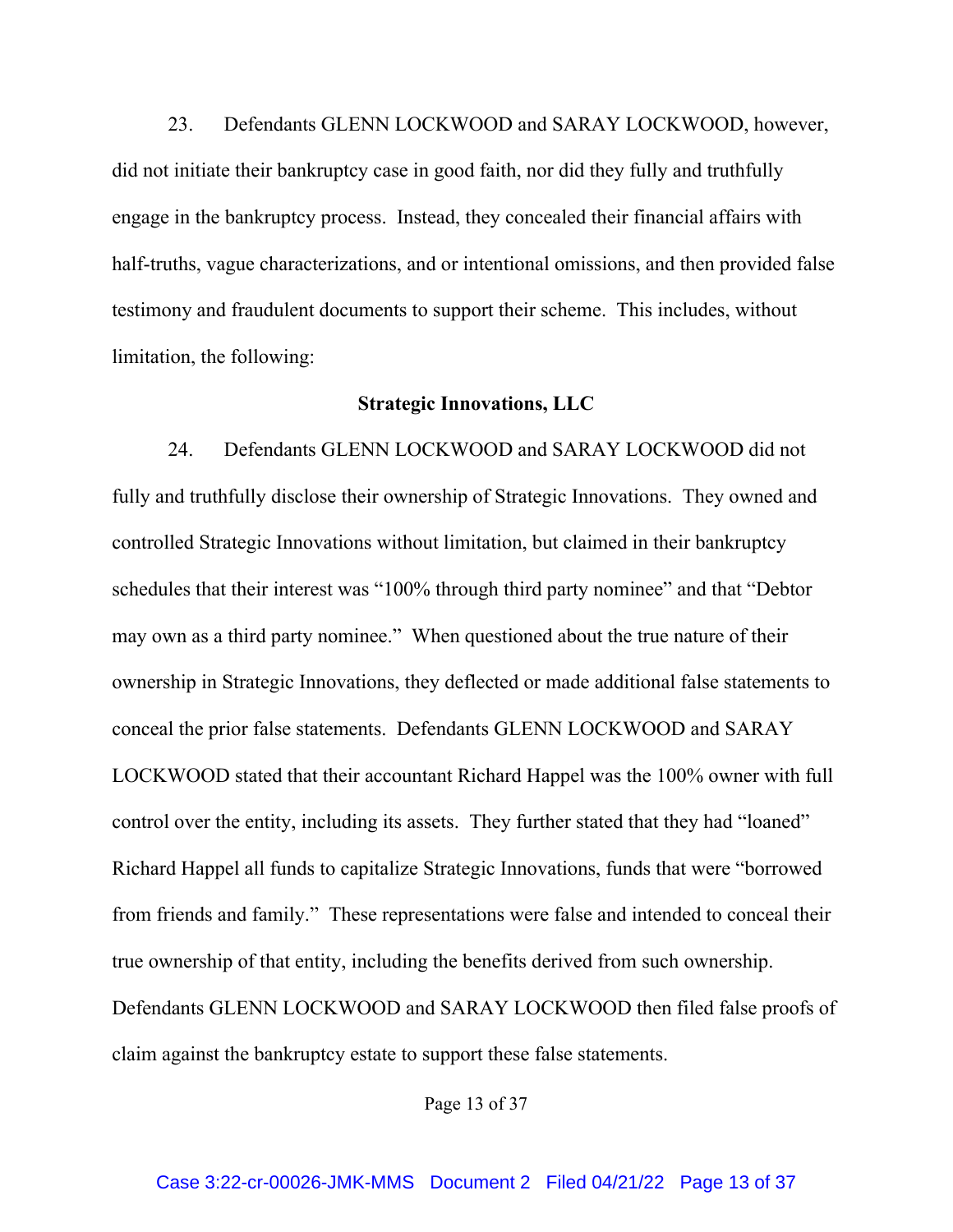### **Retirement and Investment Accounts**

25. Defendants GLENN LOCKWOOD and SARAY LOCKWOOD concealed their ownership of a retirement account at Columbia and an investment account at Janus. The two undisclosed accounts were collectively worth approximately \$20,803.78 on the bankruptcy petition date. Despite numerous opportunities to reveal the accounts during the bankruptcy, they kept them secret.

26. Keeping the assets (or funds, if liquidated) within the accounts, however, was not the primary motivation for the concealment. Continued concealment was necessary to maintain the false claims about the capitalization of Strategic Innovations. Despite claiming that Strategic Innovations was capitalized by loans obtained from friends and family, the funds from these retirement and investment accounts were used to capitalize Strategic Innovations.

27. On August 21, 2015, defendant GLENN LOCKWOOD contacted Columbia and Janus requesting liquidation of the accounts. Columbia and Janus complied with the liquidation request and sent to checks to defendant GLENN LOCKWOOD in the amounts of \$102,791.02 (Janus check numbers 41968, 41970, 41969) and \$40,113.95 (Columbia check number 5993809). A small amount of funds remained in the accounts.

28. On October 6, 2015, defendants GLENN LOCKWOOD and SARAY LOCKWOOD opened the two Strategic Innovations WFB accounts XXX4977 and XXX8055 by endorsing those checks directly into the new accounts. Defendants

Page 14 of 37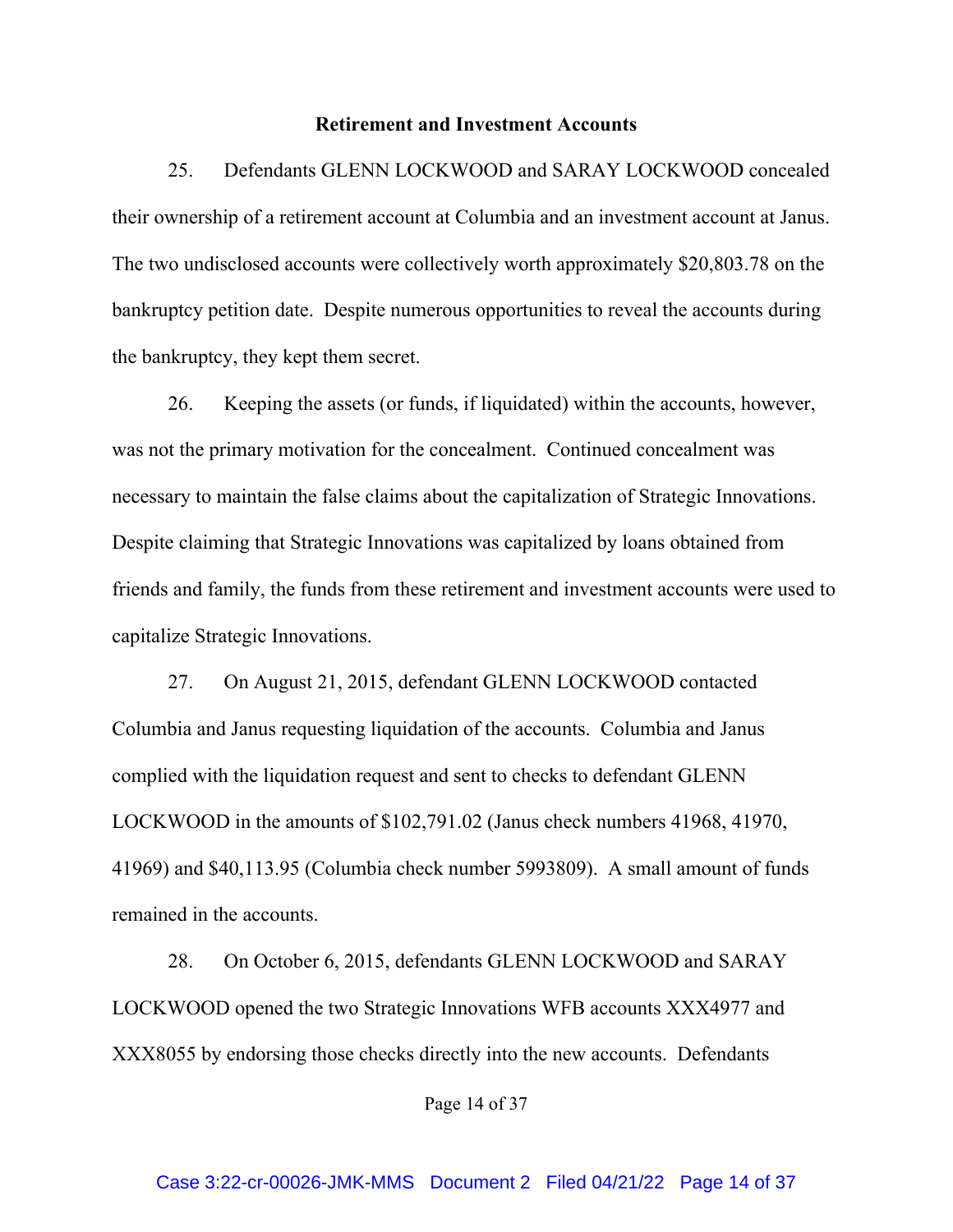GLENN LOCKWOOD and SARAY LOCKWOOD, via Strategic Innovations, then purchased Property #2, Property #3, and Property #4, through Strategic Innovations with those funds.

29. Had they disclosed the Columbia and Janus accounts, their scheme relating to Strategic Innovations would have unraveled.

### **Kenai Dental Clinic**

30. Defendants GLENN LOCKWOOD and SARAY LOCKWOOD disclosed their ownership of the Clinic in their bankruptcy schedules, but did not fully and truthfully disclose the full income or benefits derived from the Clinic, including the Clinic's payment of their personal expenses.

31. The Clinic paid for certain personal expenses with the Clinic's American Express corporate credit card. The Clinic also directly paid for the Lockwood's personal legal expenses, including to the law firms of Beatty & Draeger, the Dawson Law Group, LLC, Dorsey & Whitney, Ltd, and Hozubin, Moberly & Associates.

32. During the bankruptcy case, defendants GLENN LOCKWOOD and SARAY LOCKWOOD attempted to characterize some of these payments for personal expenses as "loans" when, in truth, the Clinic paid the personal expenses for no or less than equivalent consideration. Defendants GLENN LOCKWOOD and SARAY LOCKWOOD failed to disclose this income or that they were utilizing the Clinic's bank accounts as their own.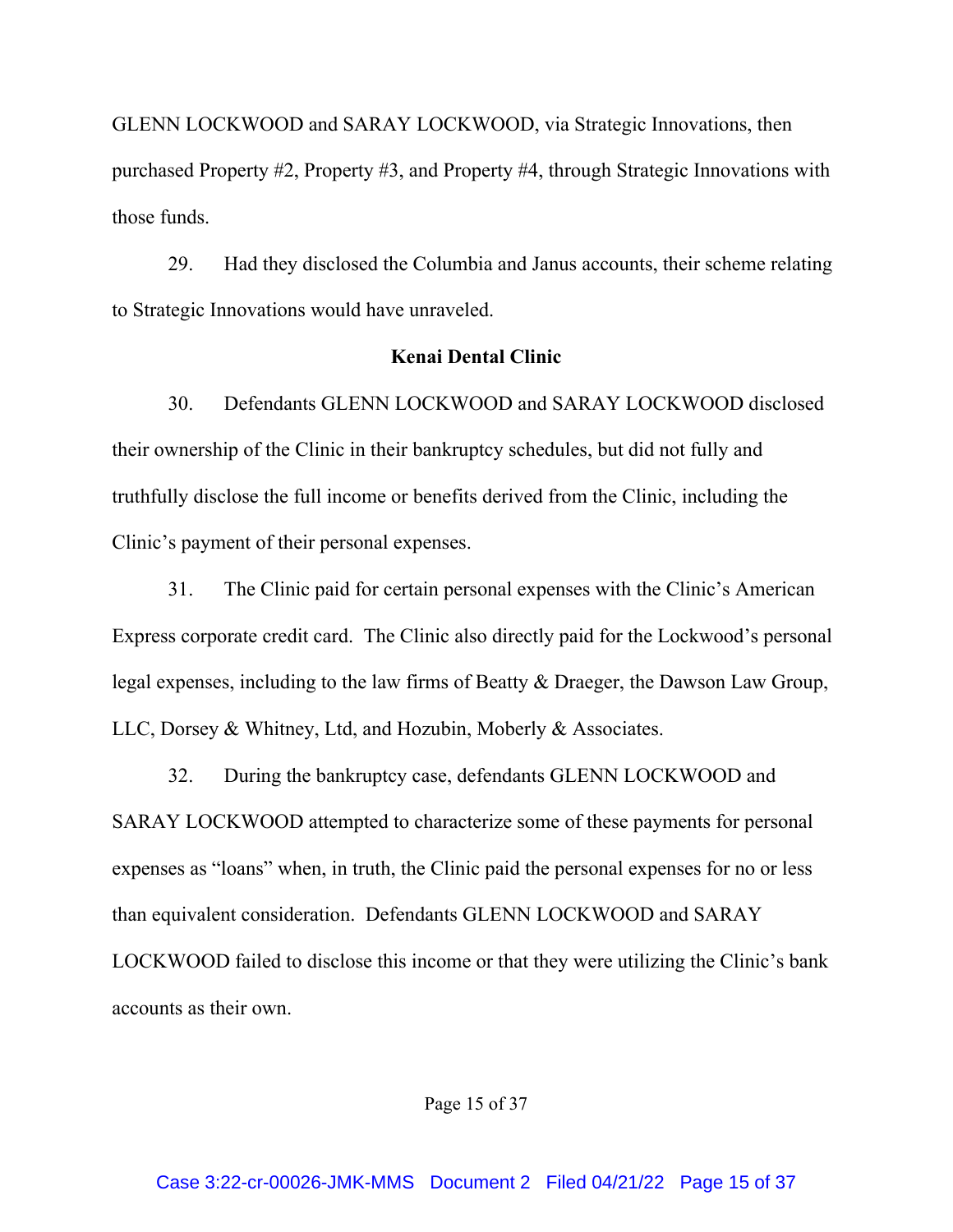33. In addition, defendants GLENN LOCKWOOD and SARAY LOCKWOOD failed to disclose how they used the Clinic as an instrumentality to engage in fraudulent conduct and conceal their financial affairs. This included diverting income away from the reach of creditors by directing the Clinic to pay fictitious parking expenses to Strategic Innovations, and then using those same funds in the Strategic Innovations WFB checking account XXX4977 to pay personal expenses. It also included using the Clinic as a vehicle to engage in numerous financial transactions designed to obfuscate the nature of their financial affairs and income.

#### **Other Assets**

34. Defendants GLENN LOCKWOOD and SARAY LOCKWOOD concealed several other assets, including their cash on hand, social security income, and interest in a treasure hunting venture.

35. Defendants GLENN LOCKWOOD and SARAY LOCKWOOD claimed to have \$906.00 on hand as of the date of the bankruptcy. In truth, their cash on hand greatly exceeded \$906.00.

36. Defendants GLENN LOCKWOOD and SARAY LOCKWOOD claimed to have \$1,991.00 in monthly social security income as of the date of the bankruptcy. In truth, their social security income exceeded \$3,337.00 per month. In addition, they used an account opened in the name of their minor daughter to conceal the undisclosed funds.

Page 16 of 37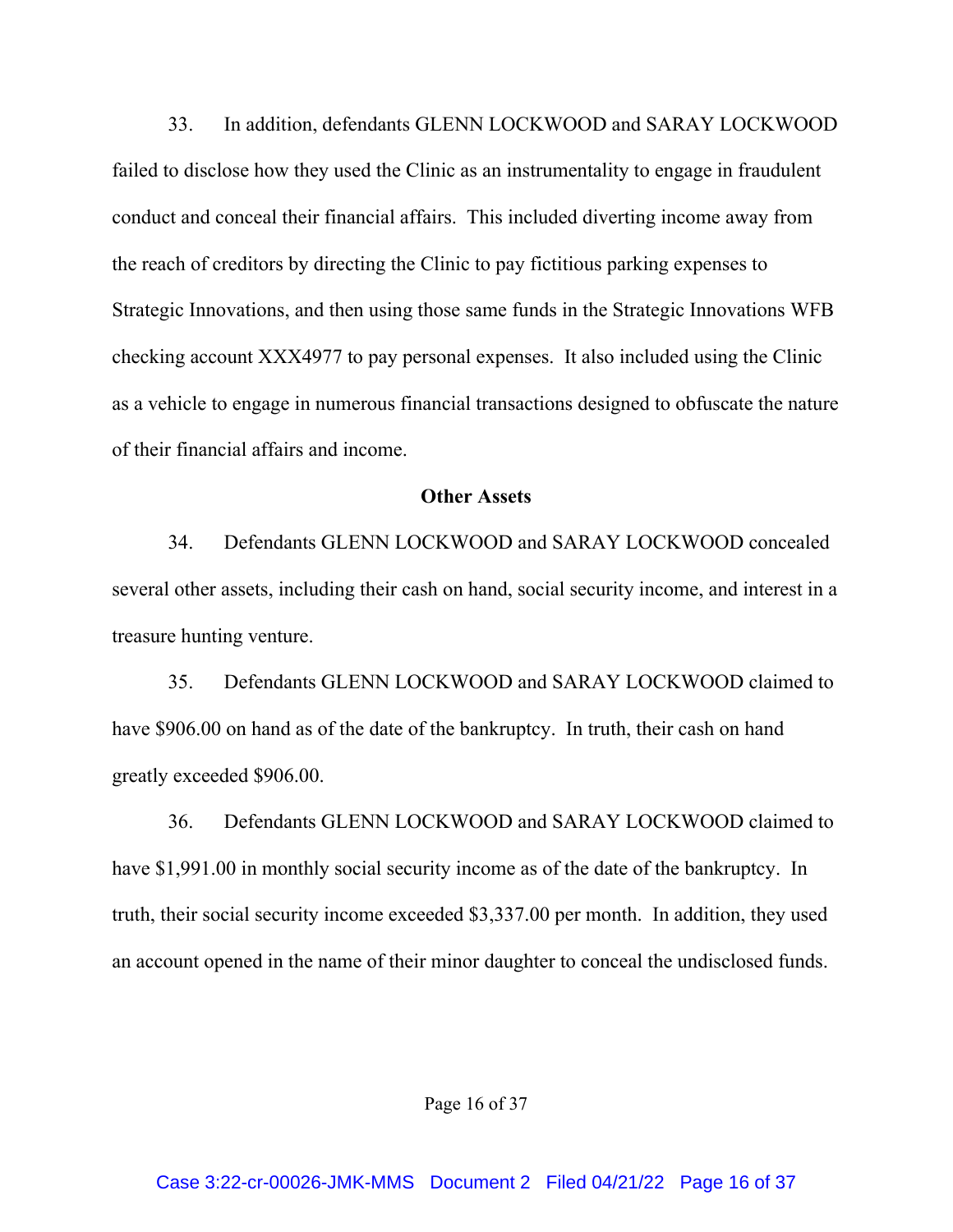37. Defendants GLENN LOCKWOOD and SARAY LOCKWOOD failed to disclose their interest in a treasure hunting venture to find valuables, including gold, buried or hidden in the Philippines after World War II.

38. The U.S. Trustee attempted to obtain full disclosures from defendants GLENN LOCKWOOD and SARAY LOCKWOOD, regarding the aforementioned assets, including through formal discovery, but they did not fully cooperate or provided misleading or false information. After the Bankruptcy Court compelled defendants GLENN LOCKWOOD and SARAY LOCKWOOD to provide responses to formal discovery, they provided false information. Defendants GLENN LOCKWOOD and SARAY LOCKWOOD also amended their bankruptcy schedules and testified under oath during a meeting of creditors conducted pursuant to 11 U.S.C. § 341(a) about some of these issues, but never revealed the truth and provided additional false information.

39. On July 24, 2020, the bankruptcy case was converted to one under Chapter 7 and Kenneth Battley was appointed as the Chapter 7 Trustee. The Chapter 7 Trustee attempted to obtain full disclosures, but defendants GLENN LOCKWOOD and SARAY LOCKWOOD again concealed the truth, including during sworn meeting of creditor examinations.

40. On June 1, 2021, the U.S. Trustee filed an adversary proceeding seeking to deny GLENN LOCKWOOD's and SARAY LOCKWOOD's bankruptcy discharge, *United States Trustee v. Glenn and Saray Lockwood*, Adversary Case Number 19-00102, United States Bankruptcy Court, District of Alaska. The complaint alleged: (1)

Page 17 of 37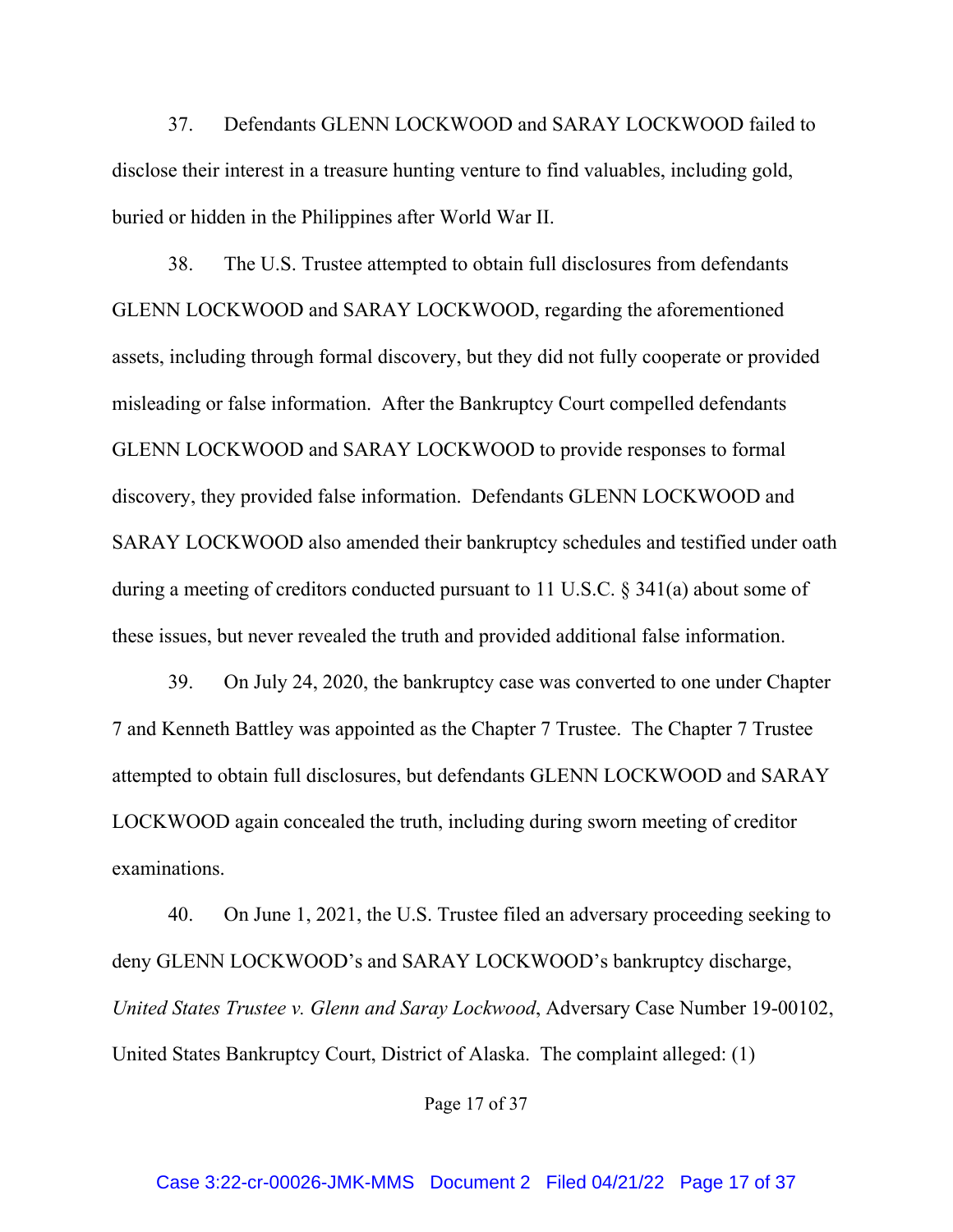concealment and transfer of assets, (2) inadequate records, (3) false oaths, and (4) failure to account of loss of assets.

41. On July 30, 2021, defendants GLENN LOCKWOOD and SARAY LOCKWOOD answered the complaint by denying the allegations and blaming their attorney for the errors contained in their bankruptcy schedules. The U.S. Trustee sought a waiver of the attorney-client privilege based on the advice of counsel defense, but GLENN LOCKWOOD and SARAY LOCKWOOD refused.

42. On October 11, 2021, defendants GLENN LOCKWOOD and SARAY LOCKWOOD moved to dismiss their bankruptcy case *without prejudice* to refiling. They stated that dismissal was warranted so that they could file an offer in compromise with the IRS to resolve the 2000 to 2003 tax debt that defendant GLENN LOCKWOOD had been convicted of evading and had already unsuccessfully appealed to the IRS.

43. On November 22, 2021, the Bankruptcy Court denied the motion to dismiss.

44. On December 6, 2021, defendants GLENN LOCKWOOD and SARAY LOCKWOOD executed a stipulation for dismissal of their bankruptcy case *with prejudice* to refiling and did not receive a discharge.

45. Therefore, although the scheme ultimately failed, defendants GLENN LOCKWOOD and SARAY LOCKWOOD deliberately delayed and frustrated IRS enforcement actions, continued to evade payment of their taxes, and committed bankruptcy fraud.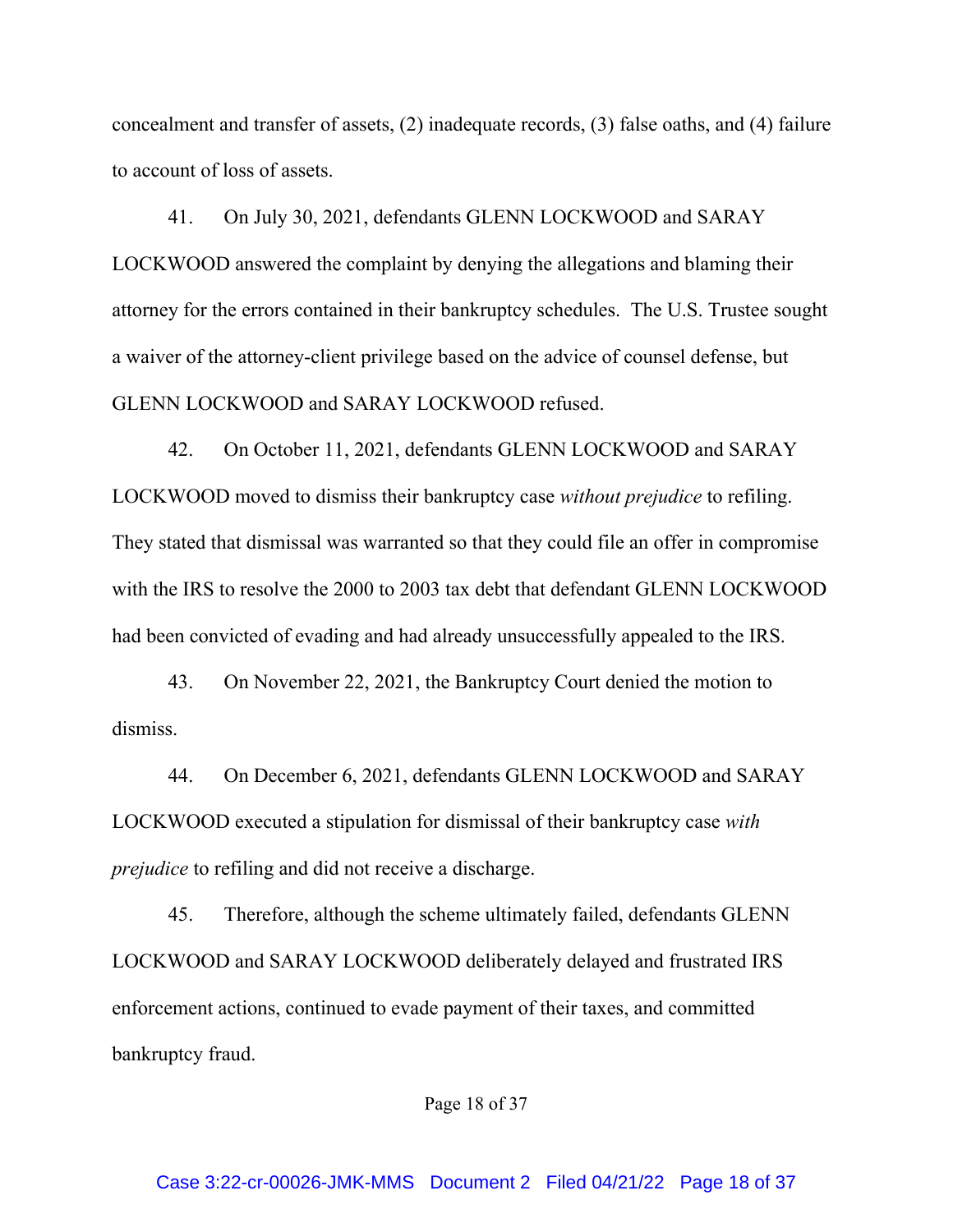All of which is in violation of 18 U.S.C. § 157.

### COUNT 5 18 U.S.C. § 152(1) – Concealment of Bankruptcy Assets (Glenn Lockwood and Saray Lockwood)

46. The allegations above are realleged and incorporated as if fully set forth in this count.

47. Beginning on or about April 2, 2019, and continuing to the present, within the District of Alaska, and elsewhere, defendants GLENN LOCKWOOD and SARAY LOCKWOOD did knowingly and fraudulently conceal property belonging to their bankruptcy estate from creditors and the United States Trustee in connection with the Chapter 11 bankruptcy case *In re Glenn E. Lockwood and Saray C. Lockwood*, case number 19-00102, United States Bankruptcy Court, District of Alaska, and from the Chapter 7 Trustee charged with control and custody of property in that same bankruptcy case after it was converted to Chapter 7, to wit: GLENN LOCKWOOD and SARAY LOCKWOOD concealed their financial assets, specifically the true amount of cash in their possession by falsely stating on their bankruptcy petition that they had \$906.00 cash.

All of which is in violation of 18 U.S.C. § 152(1).

### COUNT 6 18 U.S.C. § 152(1) – Concealment of Bankruptcy Assets (Glenn Lockwood and Saray Lockwood)

48. The allegations above are realleged and incorporated as if fully set forth in this count.

Page 19 of 37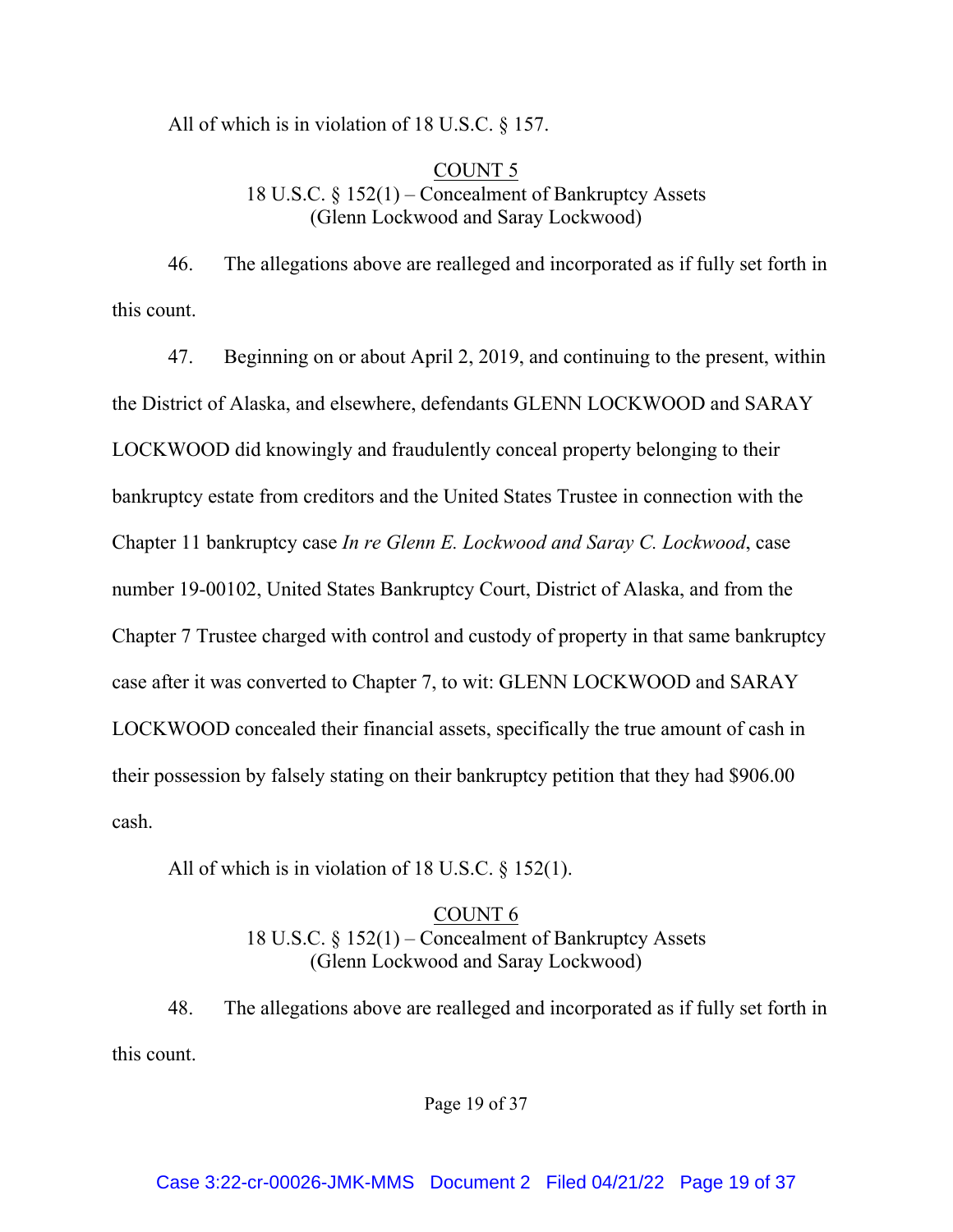49. Beginning on or about April 2, 2019, and continuing to the present, within the District of Alaska, and elsewhere, defendants GLENN LOCKWOOD and SARAY LOCKWOOD did knowingly and fraudulently conceal property belonging to their bankruptcy estate from creditors and the United States Trustee in connection with the Chapter 11 bankruptcy case *In re Glenn E. Lockwood and Saray C. Lockwood*, case number 19-00102, United States Bankruptcy Court, District of Alaska, and from the Chapter 7 Trustee charged with control and custody of property in that same bankruptcy case after it was converted to Chapter 7, to wit: GLENN LOCKWOOD and SARAY LOCKWOOD concealed their financial assets, specifically their interest in a venture to find valuables, including gold, buried or hidden in the Philippines after World War II.

All of which is in violation of 18 U.S.C. § 152(1).

## COUNT 7 18 U.S.C. § 152(1) – Concealment of Bankruptcy Assets (Glenn Lockwood and Saray Lockwood)

50. The allegations above are realleged and incorporated as if fully set forth in this count.

51. Beginning on or about April 2, 2019, and continuing through at least part of the bankruptcy case, within the District of Alaska, and elsewhere, defendants GLENN LOCKWOOD and SARAY LOCKWOOD did knowingly and fraudulently conceal property belonging to their bankruptcy estate from creditors and the United States Trustee in connection with the Chapter 11 bankruptcy case *In re Glenn E. Lockwood and Saray C. Lockwood*, case number 19-00102, United States Bankruptcy Court, District of

Page 20 of 37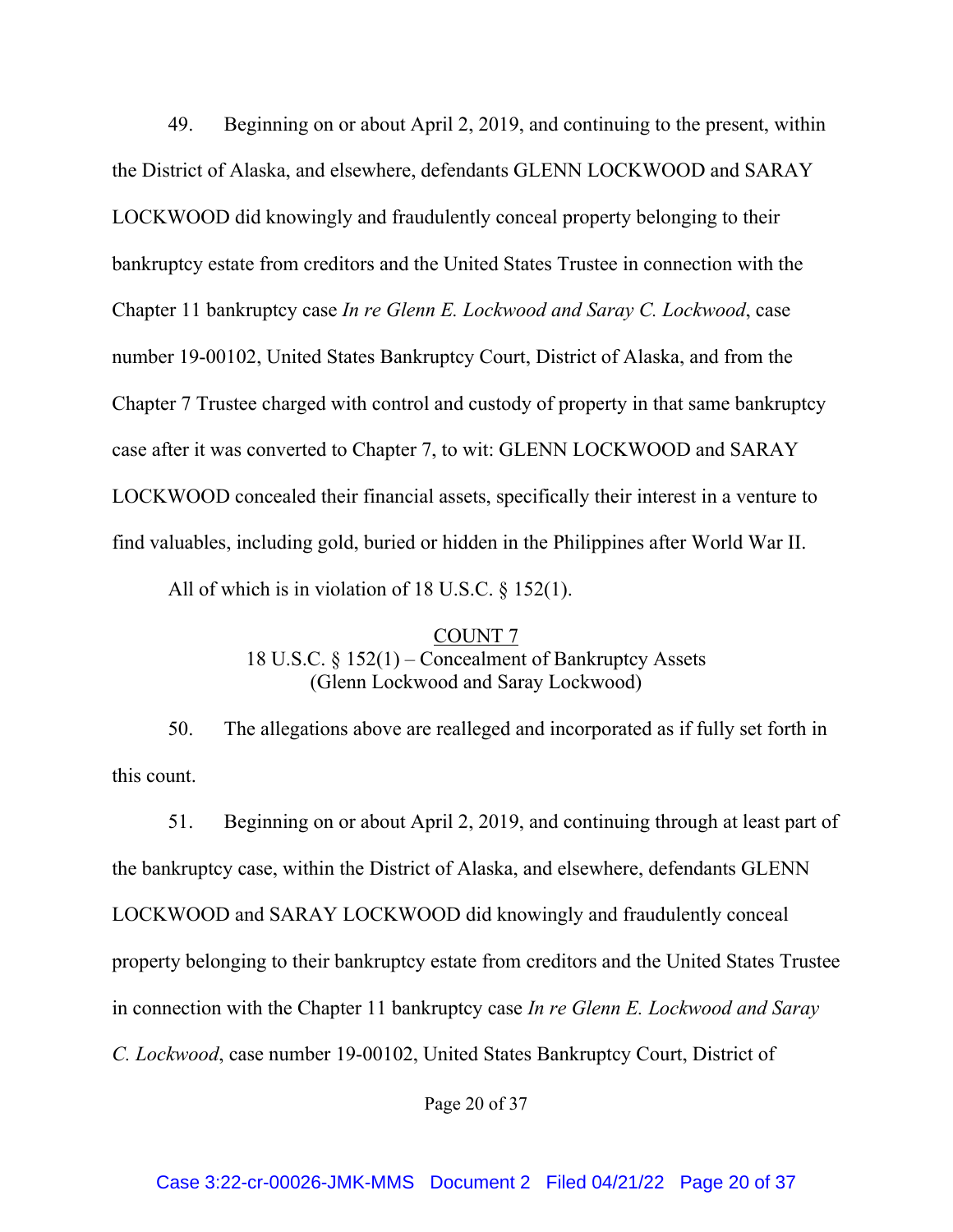Alaska, and from the Chapter 7 Trustee charged with control and custody of property in that same bankruptcy case after it was converted to Chapter 7, to wit: GLENN LOCKWOOD and SARAY LOCKWOOD concealed their financial assets, specifically, their ownership of financial accounts held at Columbia and Janus.

All of which is in violation of 18 U.S.C. § 152(1).

### COUNT 8 18 U.S.C. § 152(1) – Concealment of Bankruptcy Assets (Glenn Lockwood and Saray Lockwood)

52. The allegations above are realleged and incorporated as if fully set forth in this count.

53. Beginning on or about April 2, 2019, and continuing to the present, within the District of Alaska, and elsewhere, defendants GLENN LOCKWOOD and SARAY LOCKWOOD did knowingly and fraudulently conceal property belonging to their bankruptcy estate from creditors and the United States Trustee in connection with the Chapter 11 bankruptcy case *In re Glenn E. Lockwood and Saray C. Lockwood*, case number 19-00102, United States Bankruptcy Court, District of Alaska, and from the Chapter 7 Trustee charged with control and custody of property in that same bankruptcy case after it was converted to Chapter 7, to wit: GLENN LOCKWOOD and SARAY LOCKWOOD concealed their financial assets, specifically, their true ownership of Strategic Innovations.

All of which is in violation of 18 U.S.C. § 152(1).

//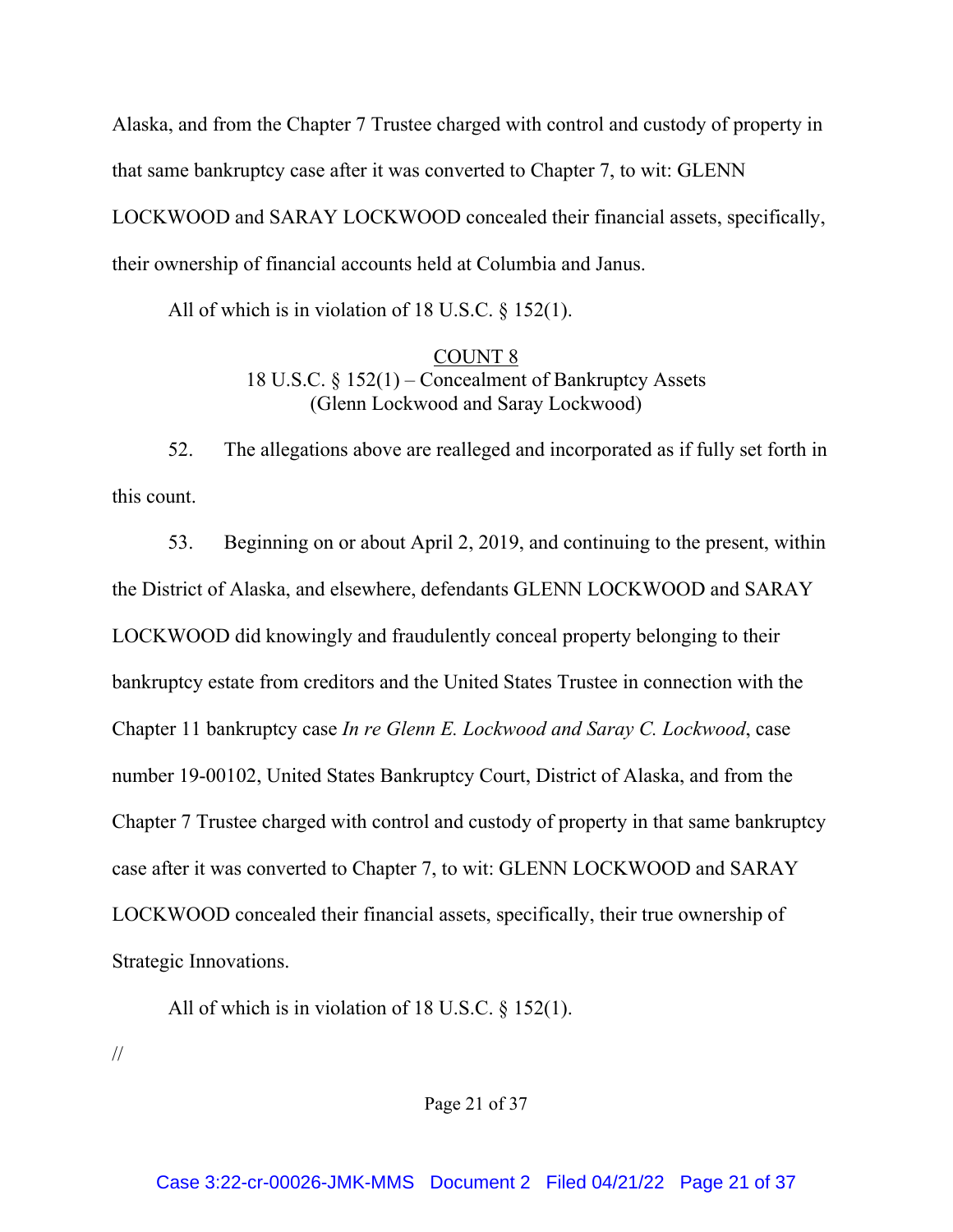# COUNT 9 18 U.S.C. § 152(1) – Concealment of Bankruptcy Assets (Glenn Lockwood and Saray Lockwood)

54. The allegations above are realleged and incorporated as if fully set forth in this count.

55. Beginning on or about April 2, 2019, and continuing to the present, within the District of Alaska, and elsewhere, defendants GLENN LOCKWOOD and SARAY LOCKWOOD did knowingly and fraudulently conceal property belonging to their bankruptcy estate from creditors and the United States Trustee in connection with the Chapter 11 bankruptcy case *In re Glenn E. Lockwood and Saray C. Lockwood*, case number 19-00102, United States Bankruptcy Court, District of Alaska, and from the Chapter 7 Trustee charged with control and custody of property in that same bankruptcy case after it was converted to Chapter 7, to wit: GLENN LOCKWOOD and SARAY LOCKWOOD concealed their full receipt and ownership of social security benefits payments.

All of which is in violation of 18 U.S.C. § 152(1).

# COUNT 10 18 U.S.C. § 152(2) – False Oath in Bankruptcy (Glenn Lockwood)

56. The allegations above are realleged and incorporated as if fully set forth in this count.

57. On or about September 3, 2020, within the District of Alaska, defendant GLENN LOCKWOOD knowingly and fraudulently made a false material statement

Page 22 of 37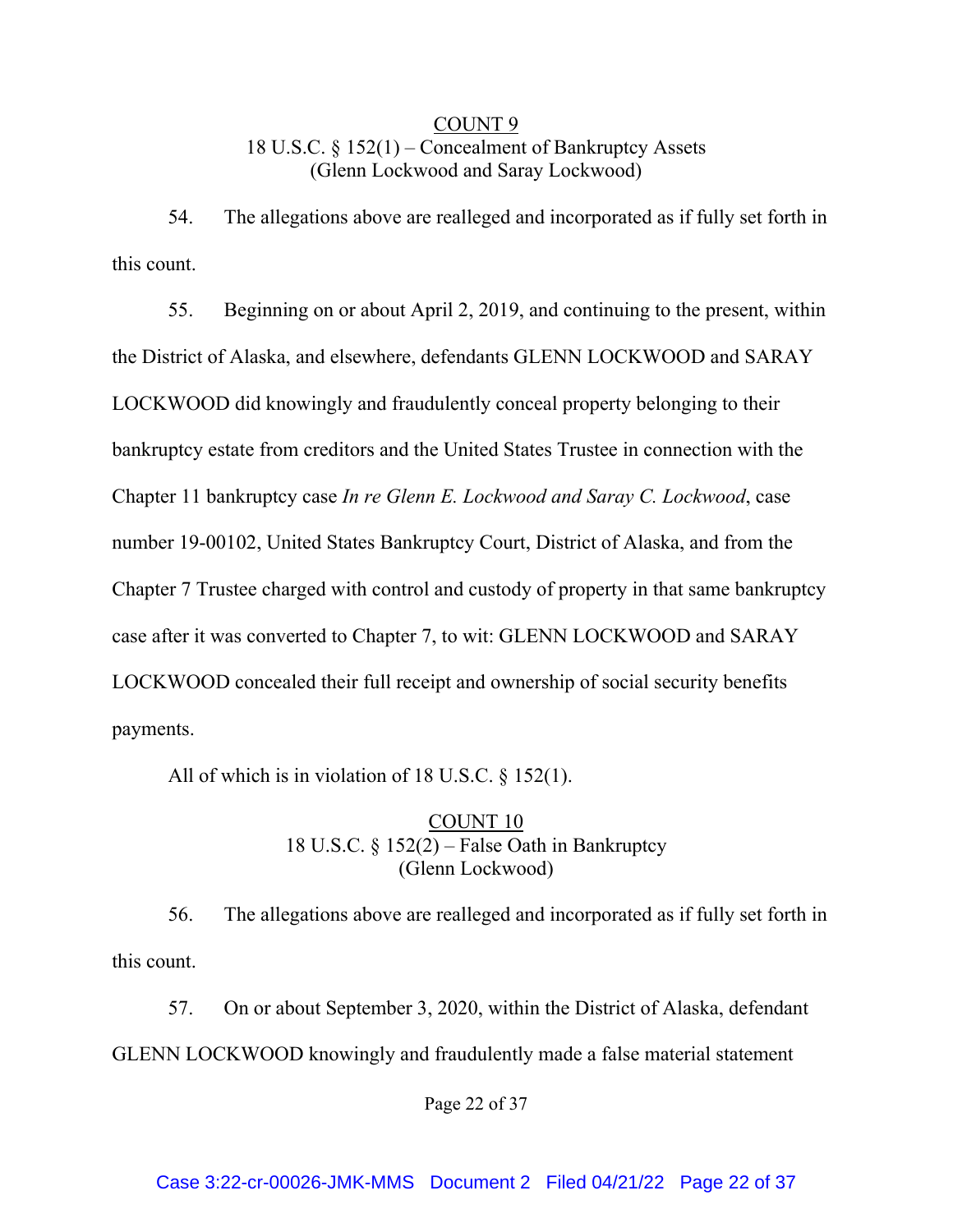under oath in and in relation to a case under Title 11, *In re Glenn E. Lockwood and Saray C. Lockwood*, case number 19-00102, United States Bankruptcy Court, District of Alaska, to wit: on or about September 3, 2020, GLENN LOCKWOOD falsely testified under oath during a meeting of creditors that Richard Happel owned Strategic Innovations.

All of which is in violation of 18 U.S.C. § 152(2).

## COUNT 11 18 U.S.C. § 152(2) – False Oath in Bankruptcy (Glenn Lockwood)

58. The allegations above are realleged and incorporated as if fully set forth in this count.

59. On or about September 8, 2020, within the District of Alaska, defendant GLENN LOCKWOOD knowingly and fraudulently made a false material statement under oath in and in relation to a case under Title 11, *In re Glenn E. Lockwood and Saray C. Lockwood*, case number 19-00102, United States Bankruptcy Court, District of Alaska, to wit: on or about September 8, 2020, GLENN LOCKWOOD falsely testified under oath during a meeting of creditors that Richard Happel owned Strategic Innovations after 2015.

All of which is in violation of 18 U.S.C. § 152(2).

- //
- //
- //

Page 23 of 37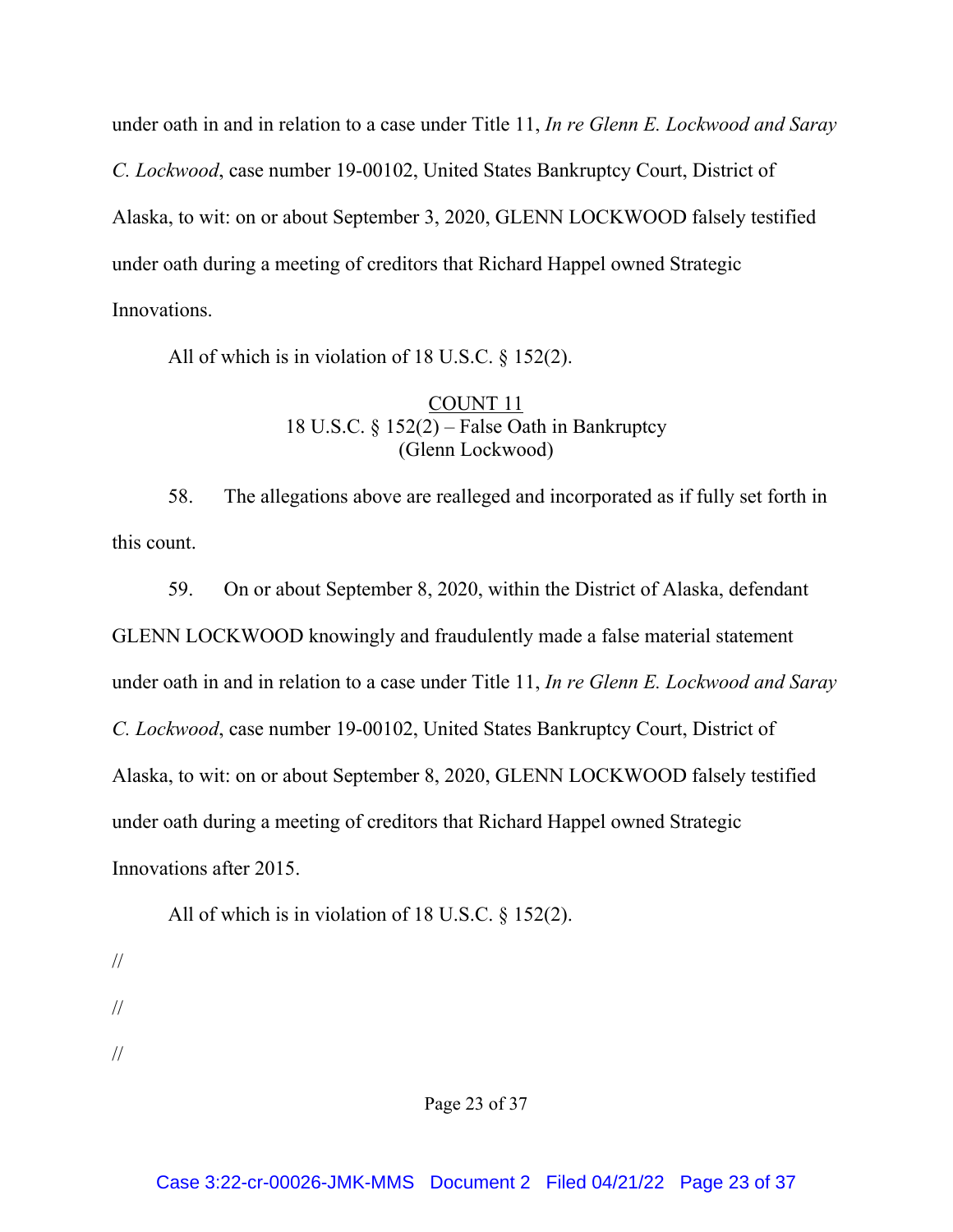# COUNT 12 18 U.S.C. § 152(2) – False Oath in Bankruptcy (Glenn Lockwood and Saray Lockwood)

60. The allegations above are realleged and incorporated as if fully set forth in this count.

61. On or about September 16, 2020, within the District of Alaska, defendants GLENN LOCKWOOD and SARAY LOCKWOOD knowingly and fraudulently made a false material statement under oath in and in relation to a case under Title 11, *In re Glenn E. Lockwood and Saray C. Lockwood*, case number 19-00102, United States Bankruptcy Court, District of Alaska, to wit: on or about September 16, 2020, defendants GLENN LOCKWOOD and SARAY LOCKWOOD falsely testified under oath during a meeting of creditors that they had no interest in Strategic Innovations.

All of which is in violation of 18 U.S.C. § 152(2).

### COUNT 13 18 U.S.C. § 152(2) – False Oath in Bankruptcy (Glenn Lockwood)

62. The allegations above are realleged and incorporated as if fully set forth in this count.

63. On or about September 16, 2020, within the District of Alaska, defendant GLENN LOCKWOOD knowingly and fraudulently made a false material statement under oath in and in relation to a case under Title 11, *In re Glenn E. Lockwood and Saray C. Lockwood*, case number 19-00102, United States Bankruptcy Court, District of Alaska, to wit: on or about September 16, 2020, defendant GLENN LOCKWOOD

Page 24 of 37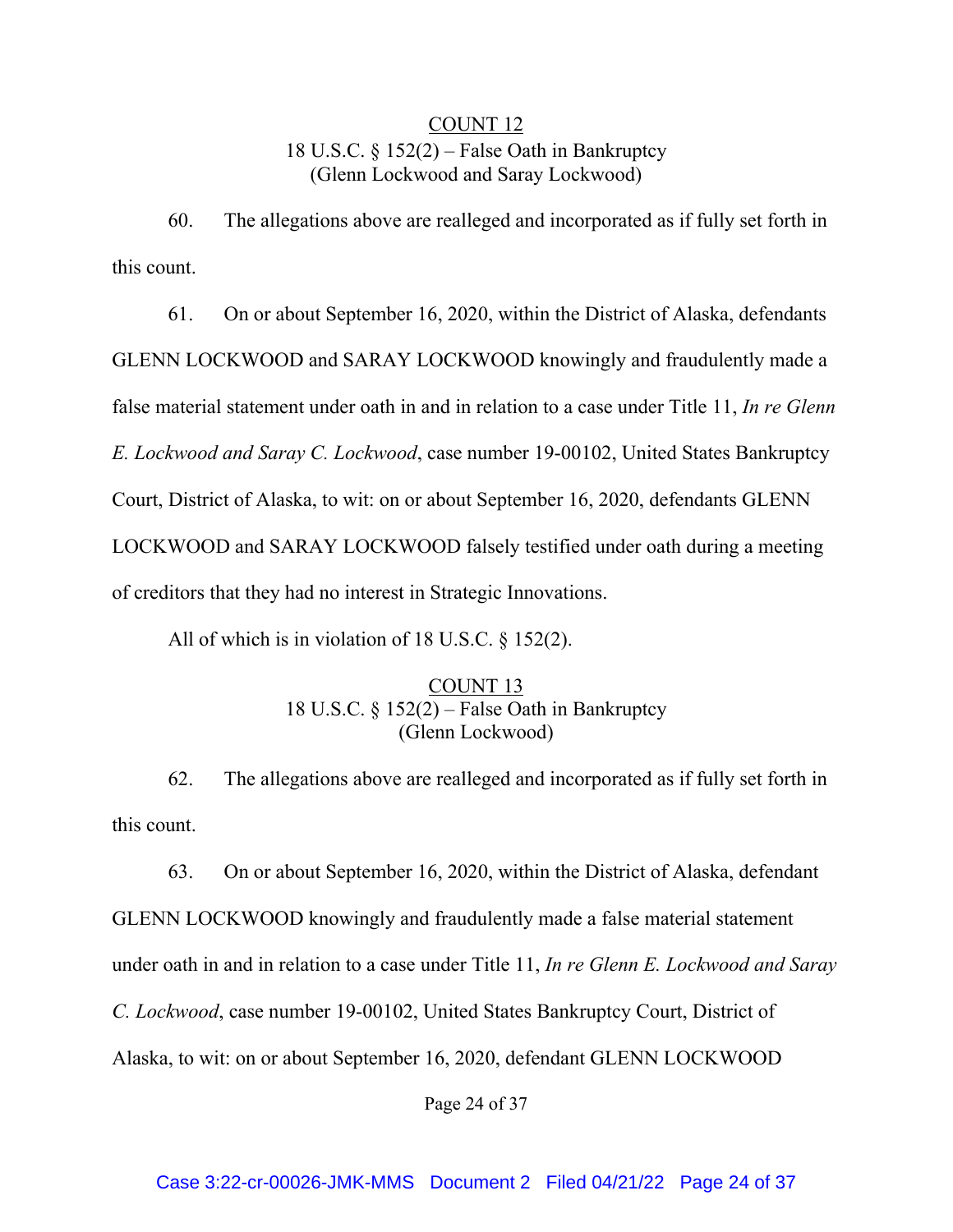falsely testified under oath during a meeting of creditors that he loaned Strategic Innovations the funds to purchase real estate.

All of which is in violation of 18 U.S.C. § 152(2).

# COUNT 14 18 U.S.C. § 152(2) – False Oath in Bankruptcy (Glenn Lockwood)

64. The allegations above are realleged and incorporated as if fully set forth in this count.

65. On or about October 13, 2020, within the District of Alaska, defendant

GLENN LOCKWOOD knowingly and fraudulently made a false material statement under oath in and in relation to a case under Title 11, *In re Glenn E. Lockwood and Saray C. Lockwood*, case number 19-00102, United States Bankruptcy Court, District of Alaska, to wit: on or about October 13, 2020, GLENN LOCKWOOD falsely testified under oath during a meeting of creditors that neither he nor SARAY LOCKWOOD had any interest in Strategic Innovations.

All of which is in violation of 18 U.S.C. § 152(2).

# COUNT 15 18 U.S.C. § 152(2) – False Oath in Bankruptcy (Glenn Lockwood)

66. The allegations above are realleged and incorporated as if fully set forth in this count.

67. On or about October 13, 2020, within the District of Alaska, defendant GLENN LOCKWOOD knowingly and fraudulently made a false material statement

Page 25 of 37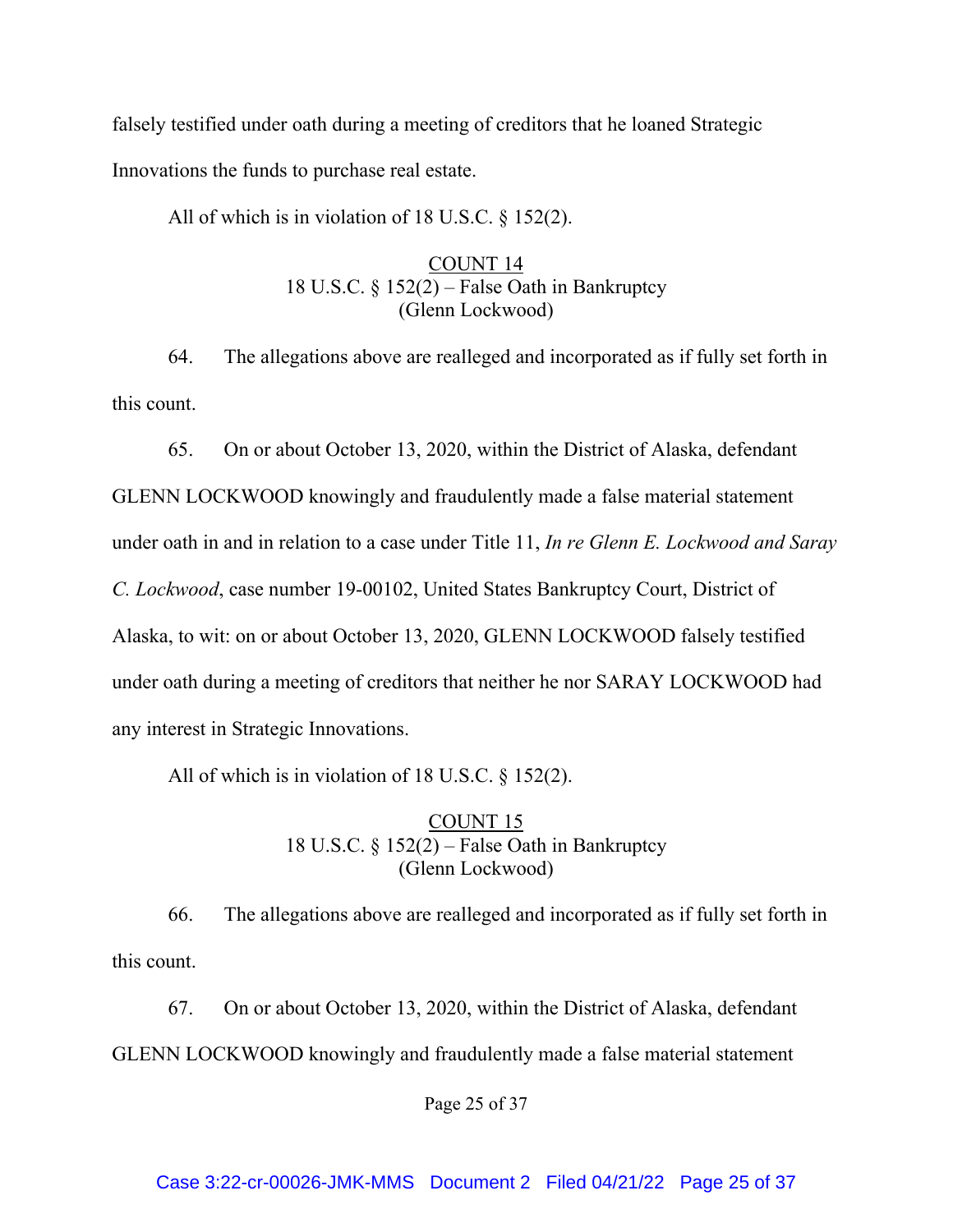under oath in and in relation to a case under Title 11, *In re Glenn E. Lockwood and Saray C. Lockwood*, case number 19-00102, United States Bankruptcy Court, District of Alaska, to wit: on or about October 13, 2020, GLENN LOCKWOOD falsely testified under oath during a meeting of creditors that the money transferred to Strategic Innovations for the purchase of real estate was borrowed from family and friends.

All of which is in violation of 18 U.S.C. § 152(2).

# COUNT 16 18 U.S.C. § 152(3) – False Bankruptcy Declaration (Glenn Lockwood and Saray Lockwood)

68. The allegations above are realleged and incorporated as if fully set forth in this count.

69. On or about October 11, 2020, within the District of Alaska, defendants GLENN LOCKWOOD and SARAY LOCKWOOD knowingly and fraudulently made a material false declaration, certificate and verification under the penalty of perjury in and in relation to a case under Title 11, *In re Glenn E. Lockwood and Saray C. Lockwood*, case number 19-00102, United States Bankruptcy Court, District of Alaska, by submitting an amended Schedules of Assets and Liabilities and a Statement of Financial Affairs, Bankruptcy Court Docket No. 125, to wit: GLENN LOCKWOOD and SARAY LOCKWOOD falsely stated in the amended filing, Part 9, Question 23, that they held property on behalf of Strategic Innovations.

All of which is in violation of 18 U.S.C. § 152(3).

//

Page 26 of 37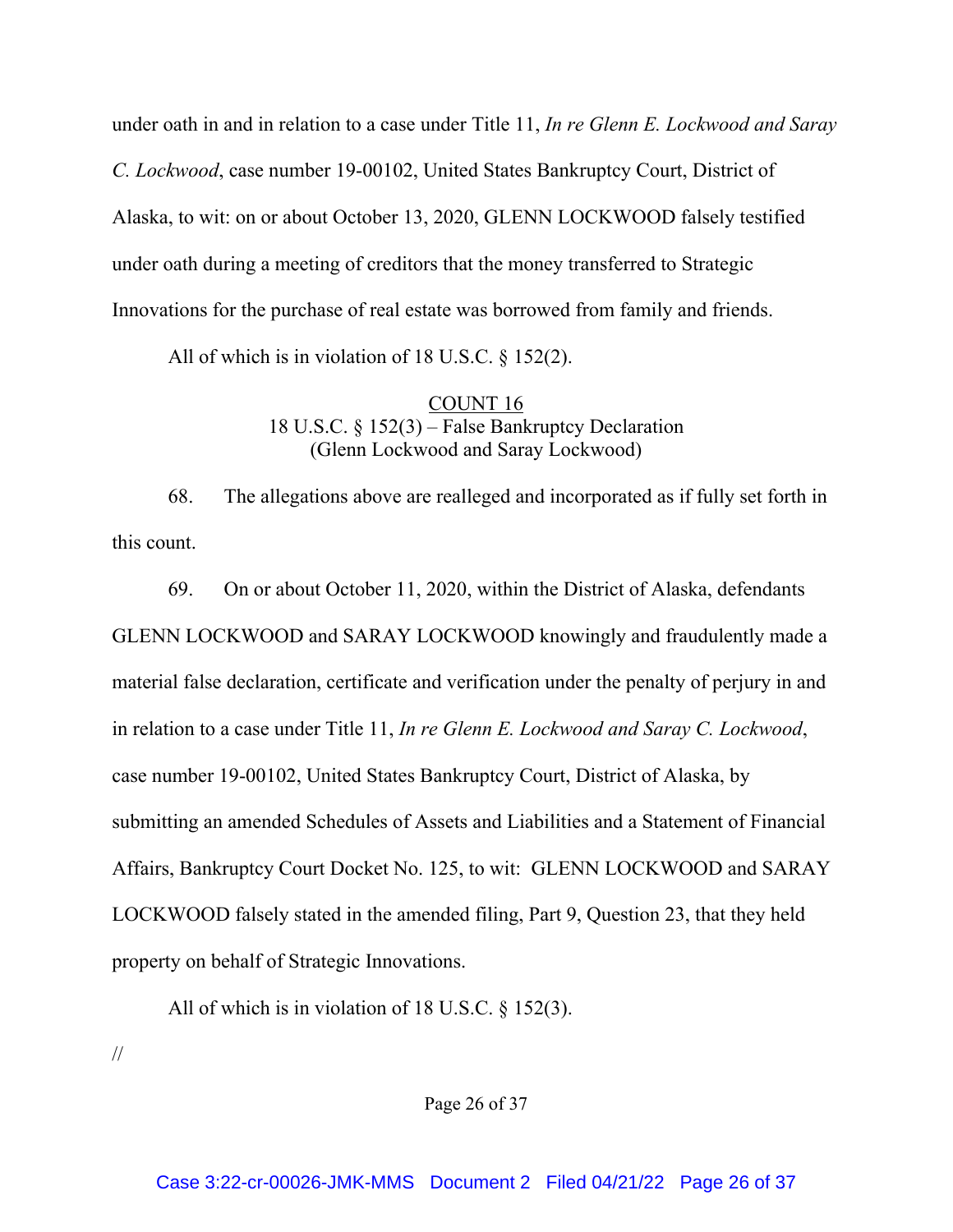# COUNT 17 18 U.S.C. § 152(3) – False Bankruptcy Declaration (Glenn Lockwood and Saray Lockwood)

70. The allegations above are realleged and incorporated as if fully set forth in this count.

71. On or about May 7, 2021, within the District of Alaska, defendants GLENN LOCKWOOD and SARAY LOCKWOOD knowingly and fraudulently made a material false declaration, certificate and verification under the penalty of perjury in and in relation to a case under Title 11, *In re Glenn E. Lockwood and Saray C. Lockwood*, case number 19-00102, United States Bankruptcy Court, District of Alaska, to wit: GLENN LOCKWOOD and SARAY LOCKWOOD falsely verified under penalty of perjury that their response to the U.S. Trustee's First Set of Written Deposition Interrogatories (Interrogatory Response No. 4), that Eva Angarita, Luis Sarmiento, and Jess T. Ellis provided the funds to GLENN LOCKWOOD and SARAY LOCKWOOD that Strategic Innovations used to purchase real property was true and correct.

All of which is in violation of 18 U.S.C. § 152(3).

COUNT 18 18 U.S.C. § 152(3) – False Bankruptcy Declaration (Glenn Lockwood and Saray Lockwood)

72. The allegations above are realleged and incorporated as if fully set forth in this count.

73. On or about May 7, 2021, within the District of Alaska, defendants GLENN LOCKWOOD and SARAY LOCKWOOD knowingly and fraudulently made a

Page 27 of 37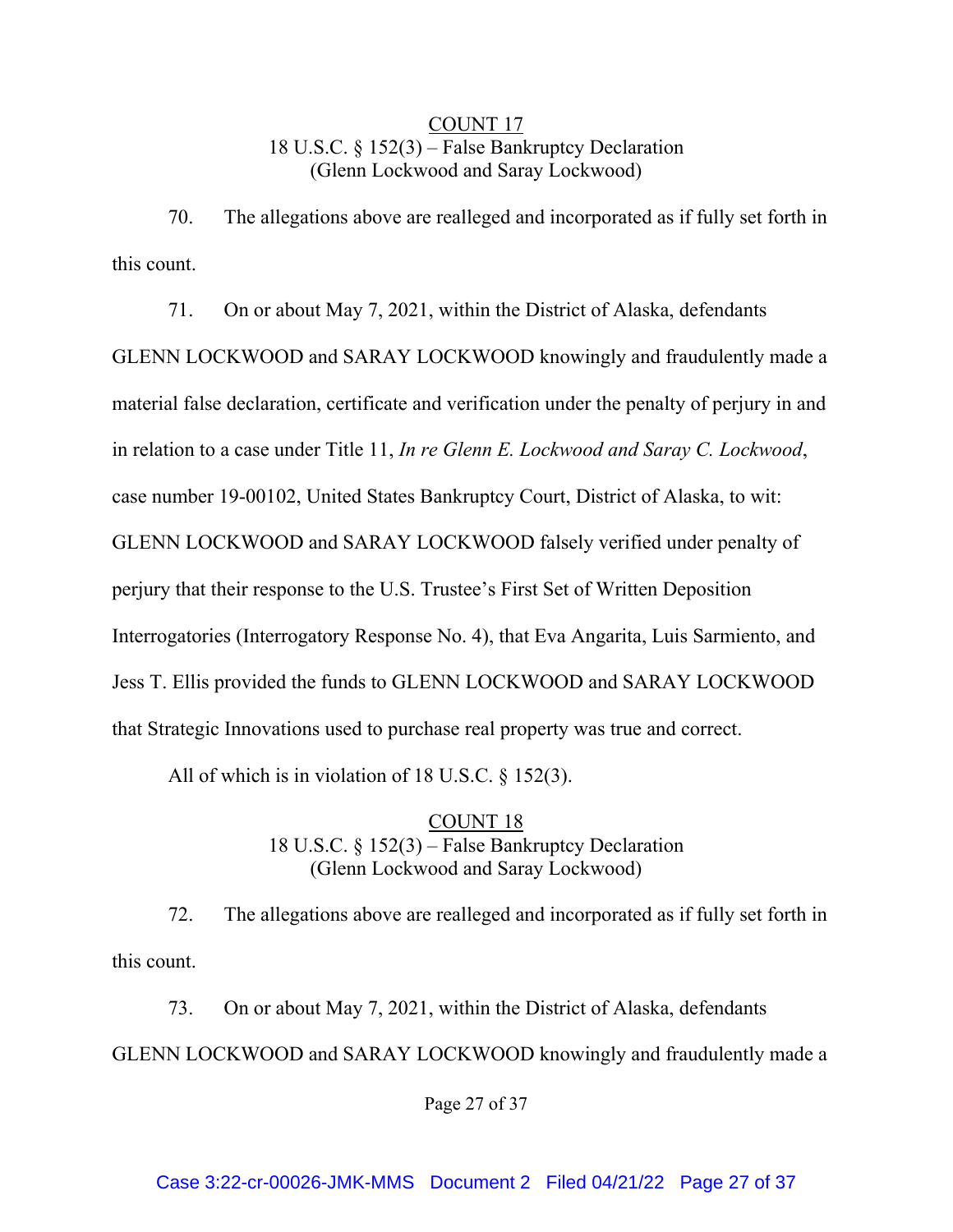material false declaration, certificate and verification under the penalty of perjury in and in relation to a case under Title 11, *In re Glenn E. Lockwood and Saray C. Lockwood*, case number 19-00102, United States Bankruptcy Court, District of Alaska, to wit: GLENN LOCKWOOD and SARAY LOCKWOOD falsely verified under penalty of perjury that their response to the U.S. Trustee's First Set of Written Deposition Interrogatories (Interrogatory Response No. 5), that Mr. Richard Happel was the 100% owner of the shares of Strategic Innovations and was free to do whatever he wished with the properties owned by Strategic Innovations was true and correct.

All of which is in violation of 18 U.S.C. § 152(3).

### COUNT 19 18 U.S.C. § 152(4) – Fraudulent Proof of Claim (Glenn Lockwood)

74. The allegations above are realleged and incorporated as if fully set forth in this count.

75. On or about December 2, 2020, within the District of Alaska, defendant GLENN LOCKWOOD knowingly and fraudulently presented a false claim, Claim 12-1, in the amount of \$25,000 for proof against the bankruptcy estate of *In re Glenn E. Lockwood and Saray C. Lockwood*, case number 19-00102, United States Bankruptcy Court, District of Alaska, which sum purportedly was due for money loaned by Jess T. Ellis to the debtors, when in truth and in fact, as GLENN LOCKWOOD well knew, that Jess T. Ellis did not loan \$25,000 to the debtors as stated in the proof of claim.

All of which is in violation of 18 U.S.C. § 152(4).

Page 28 of 37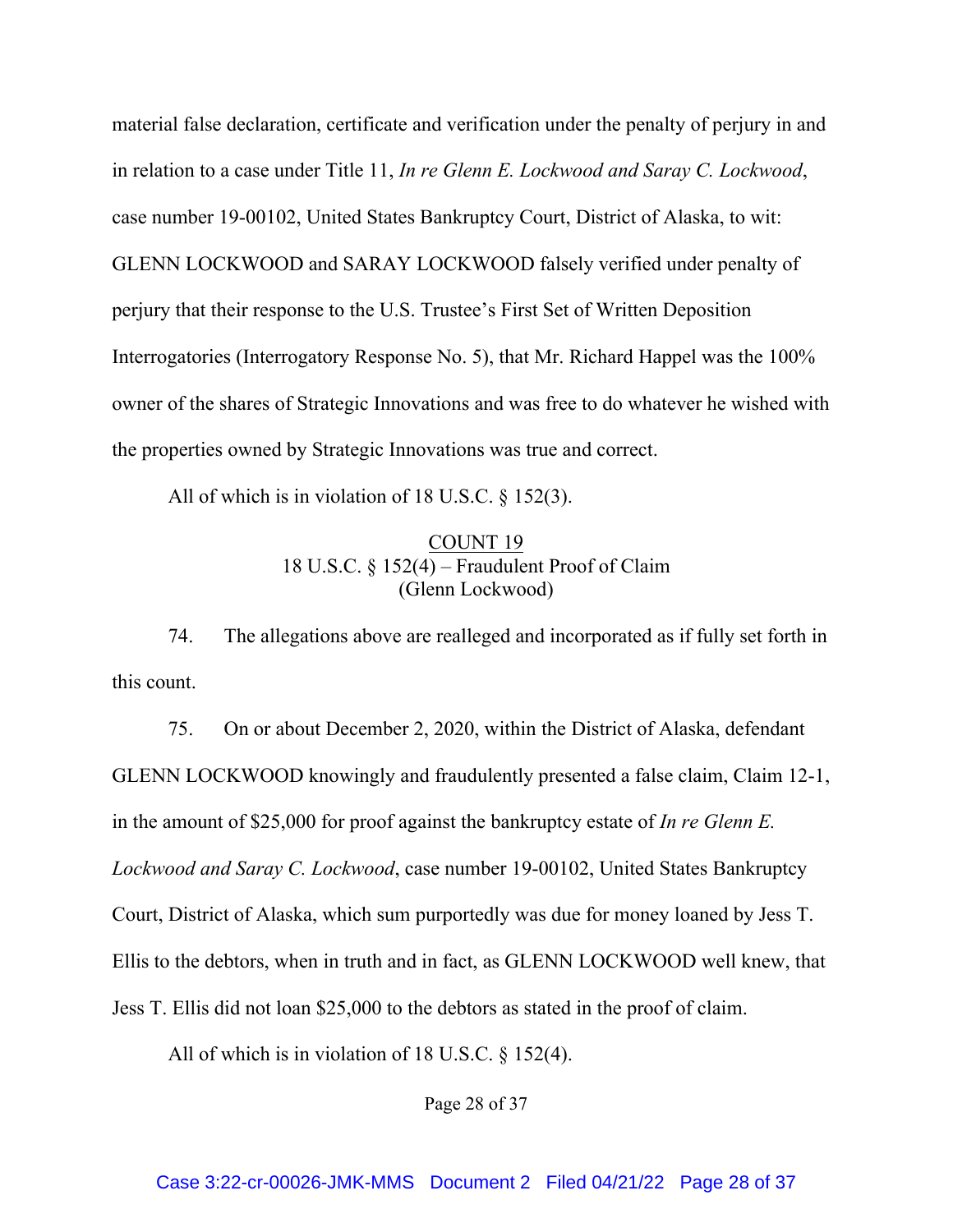# COUNT 20 18 U.S.C. § 152(4) – Fraudulent Proof of Claim (Saray Lockwood)

76. The allegations above are realleged and incorporated as if fully set forth in this count.

77. On or about December 2, 2020, within the District of Alaska, defendant SARAY LOCKWOOD knowingly and fraudulently presented a false claim, Claim 13-1, in the amount of \$10,000 for proof against the bankruptcy estate of *In re Glenn E. Lockwood and Saray C. Lockwood*, case number 19-00102, United States Bankruptcy Court, District of Alaska, which sum purportedly was due for money loaned by Luis Sarmiento to the debtors, when in truth and in fact, as SARAY LOCKWOOD well knew, that Luis Sarmiento did not loan \$10,000 to the debtors as stated in the proof of claim.

All of which is in violation of 18 U.S.C. § 152(4).

# COUNT 21 18 U.S.C. § 152(4) – Fraudulent Proof of Claim (Saray Lockwood)

78. The allegations above are realleged and incorporated as if fully set forth in this count.

79. On or about December 2, 2020, within the District of Alaska, defendant SARAY LOCKWOOD knowingly and fraudulently presented a false claim, Claim 14-1, in the amount of \$30,000 for proof against the bankruptcy estate of *In re Glenn E. Lockwood and Saray C. Lockwood*, case number 19-00102, United States Bankruptcy Court, District of Alaska, which sum purportedly was due for money loaned by Eva

Page 29 of 37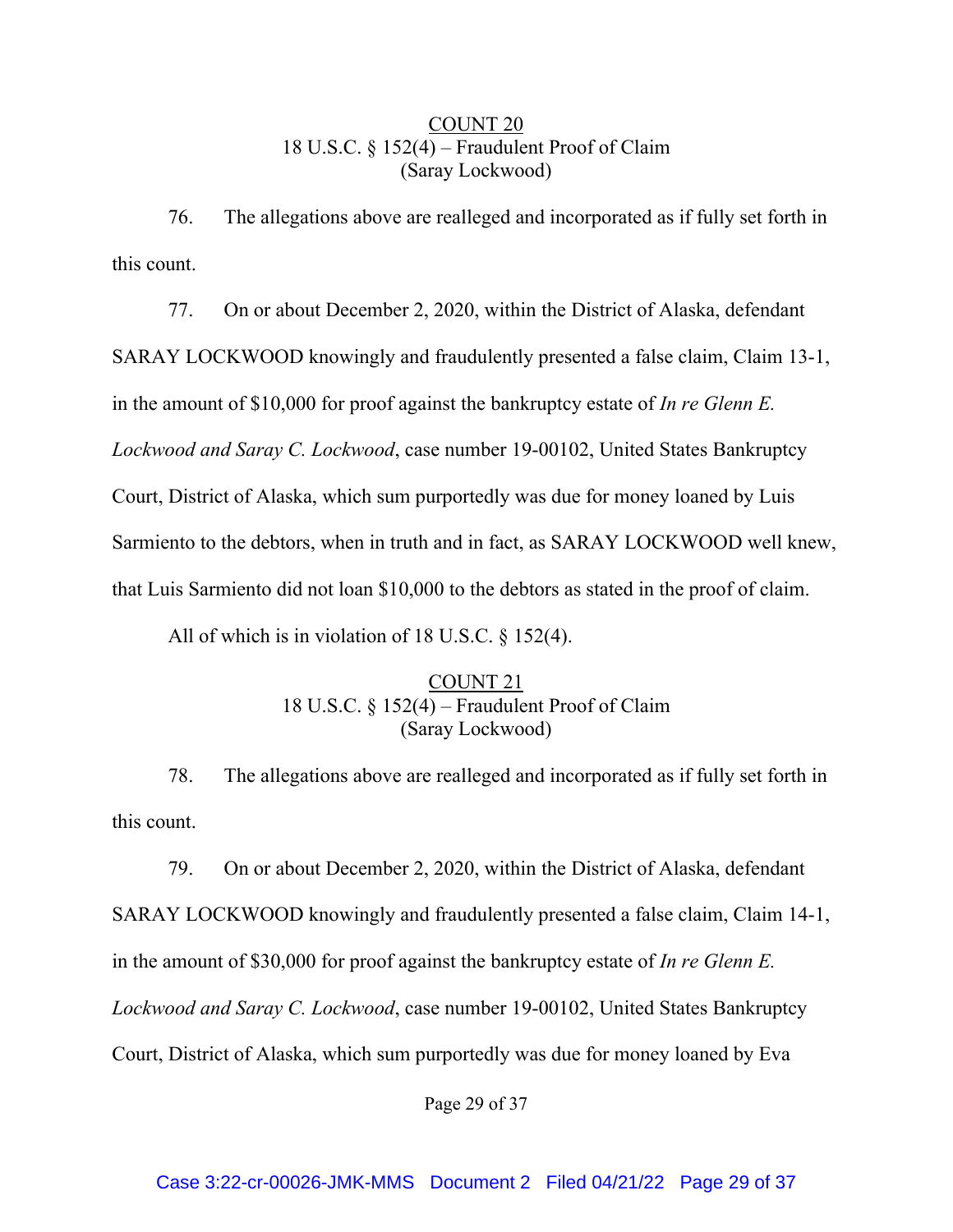Angarita to the debtors, when in truth and in fact, as SARAY LOCKWOOD well knew, that Eva Angarita did not loan \$30,000 to the debtors as stated in the proof of claim.

All of which is in violation of 18 U.S.C. § 152(4).

# COUNT 22 18 U.S.C. § 1349 – Conspiracy to Commit Wire Fraud (Glenn Lockwood and Saray Lockwood)

80. The allegations above are realleged and incorporated as if fully set forth in this count.

81. Beginning no later than June 7, 2017, through approximately September 29, 2020, within the District of Alaska and elsewhere, defendants GLENN LOCKWOOD and SARAY LOCKWOOD, and others known and unknown to the Grand Jury, did knowingly and intentionally combine, conspire, confederate, and agree with each other to commit the offense of wire fraud in violation of 18 U.S.C. § 1343, to wit: GLENN LOCKWOOD, SARAY LOCKWOOD, and others, knowingly and intentionally conspired to execute through the use of the wires in interstate commerce a scheme and artifice to defraud, and obtain money and property by means of false or fraudulent pretenses, representations, and promises, and by concealment of material facts, and at least one overt act was taken in furtherance of the illegal purpose.

All of which is in violation of 18 U.S.C. § 1349.

- // //
- //

Page 30 of 37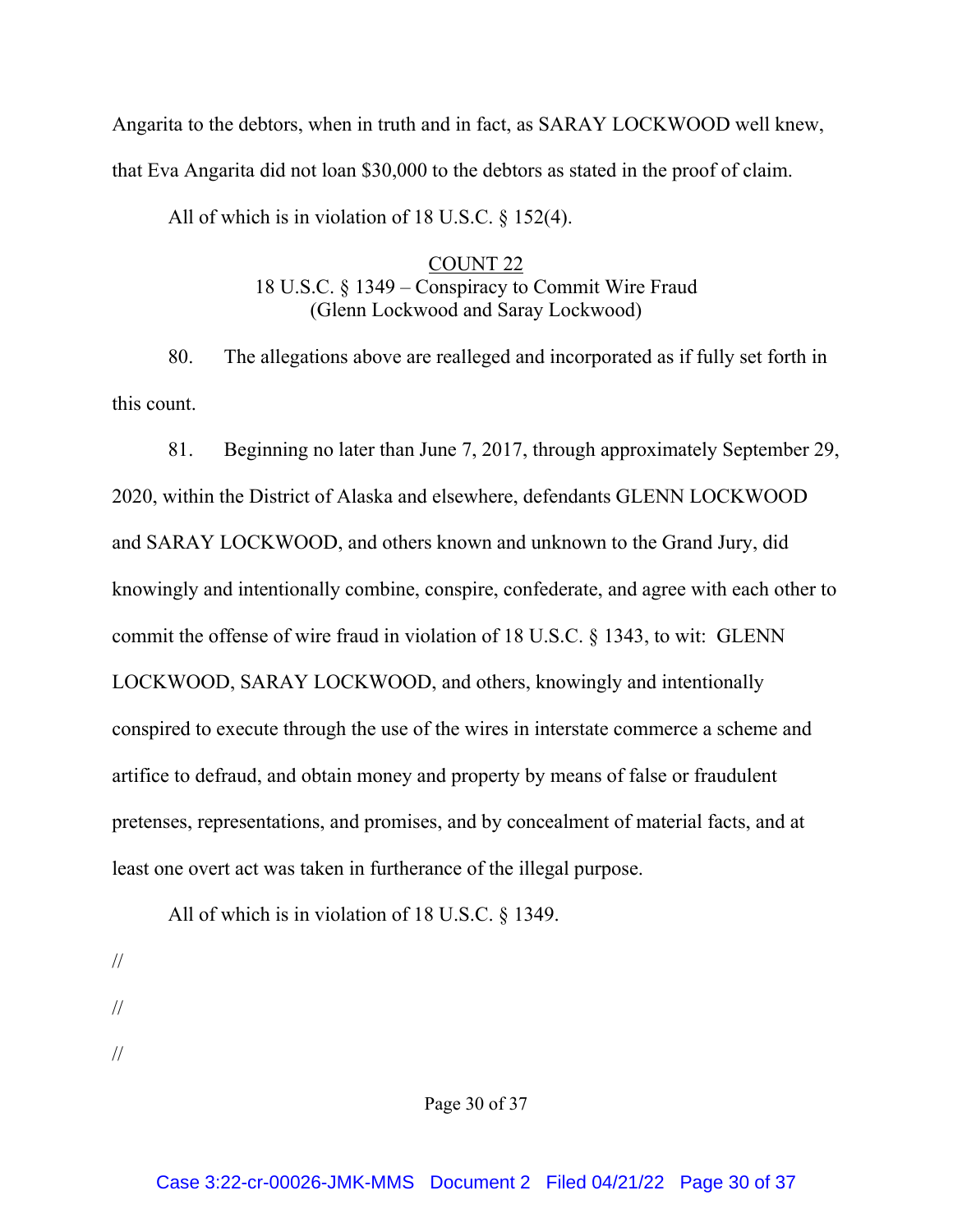## COUNTS 23-73 18 U.S.C. § 1343 – Wire Fraud (Glenn Lockwood and Saray Lockwood)

82. The allegations above are realleged and incorporated as if fully set forth in this count.

83. On or about the dates set forth in the separate counts below, within the District of Alaska and elsewhere, defendants GLENN LOCKWOOD and SARAY LOCKWOOD did knowingly, and with intent to defraud, devise and intend to devise a scheme and artifice to defraud as to a material matter and to obtain money and property by means of materially false and fraudulent pretenses, representations, and promises, and by concealment of material facts, and, for the purpose of executing such scheme and artifice and attempting to do so, did transmit and cause to be transmitted, by means of wire communication in interstate commerce, certain writings, signs and signals, namely, causing the following wire transfers from the Clinic's FNBA Account XXX4481 to Strategic Innovations Wells Fargo Account XXX4977:

| <b>COUNT</b> | <b>DATE</b> | <b>CHECK NUMBER</b> | <b>AMOUNT</b> |
|--------------|-------------|---------------------|---------------|
| 23           | 6/7/2017    | <b>Check 8159</b>   | \$500.00      |
| 24           | 6/7/2017    | Check 8160          | \$500.00      |
| 25           | 6/7/2017    | Check 8161          | \$500.00      |
| 26           | 6/7/2017    | <b>Check 8162</b>   | \$500.00      |
| 27           | 6/7/2017    | Check $8163$        | \$500.00      |
| 28           | 6/7/2017    | Check 8281          | \$500.00      |
| 29           | 6/7/2017    | <b>Check 8279</b>   | \$500.00      |
| 30           | 6/7/2017    | Check 8280          | \$500.00      |
| 31           | 8/29/2017   | Check 8188          | \$700.00      |
| 32           | 8/29/2017   | <b>Check 8187</b>   | \$700.00      |
| 33           | 8/29/2017   | <b>Check 8199</b>   | \$700.00      |
| 34           | 1/16/2018   | Check 8394          | \$500.00      |

Page 31 of 37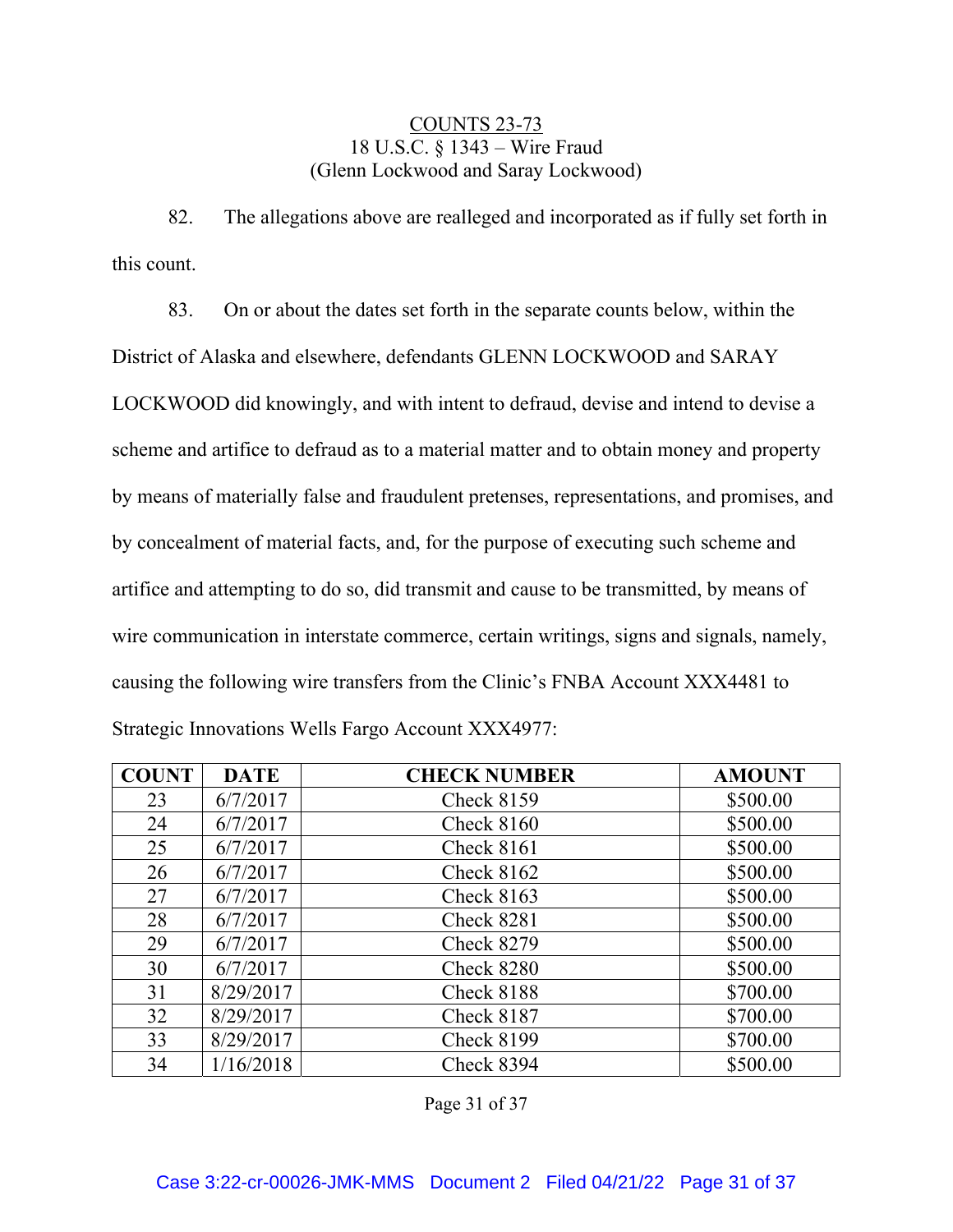| 35 | 1/16/2018 | Check 8393        | \$500.00 |
|----|-----------|-------------------|----------|
| 36 | 1/16/2018 | Check 8392        | \$500.00 |
| 37 | 1/16/2018 | Check 8391        | \$500.00 |
| 38 | 2/5/2018  | Check 8398        | \$800.00 |
| 39 | 6/14/2018 | <b>Check 8190</b> | \$800.00 |
| 40 | 6/14/2018 | Check 8352        | \$800.00 |
| 41 | 6/14/2018 | <b>Check 8191</b> | \$800.00 |
| 42 | 6/14/2018 | <b>Check 8351</b> | \$800.00 |
| 43 | 4/4/2019  | Check 8014        | \$800.00 |
| 44 | 4/4/2019  | Check 8016        | \$800.00 |
| 45 | 4/4/2019  | Check 8015        | \$800.00 |
| 46 | 5/8/2019  | Check 8019        | \$800.00 |
| 47 | 5/8/2019  | Check 8021        | \$800.00 |
| 48 | 5/8/2019  | Check 8023        | \$800.00 |
| 49 | 5/30/2019 | Check 2114        | \$800.00 |
| 50 | 5/30/2019 | Check 2112        | \$800.00 |
| 51 | 5/30/2019 | <b>Check 2113</b> | \$800.00 |
| 52 | 5/30/2019 | Check 2111        | \$800.00 |
| 53 | 7/1/2019  | Check 8180        | \$800.00 |
| 54 | 7/1/2019  | Check 8181        | \$800.00 |
| 55 | 7/1/2019  | <b>Check 8182</b> | \$800.00 |
| 56 | 7/1/2019  | <b>Check 8183</b> | \$800.00 |
| 57 | 7/1/2019  | <b>Check 8185</b> | \$800.00 |
| 58 | 7/1/2019  | Check 8184        | \$800.00 |
| 59 | 9/18/2019 | <b>Check 8130</b> | \$800.00 |
| 60 | 9/18/2019 | Check 8134        | \$800.00 |
| 61 | 9/18/2019 | <b>Check 8133</b> | \$800.00 |
| 62 | 10/2/2019 | <b>Check 8135</b> | \$800.00 |
| 63 | 12/2/2019 | <b>Check 8136</b> | \$800.00 |
| 64 | 1/3/2020  | Check 8137        | \$800.00 |
| 65 | 1/3/2020  | Check 8234        | \$700.00 |
| 66 | 2/18/2020 | Check 8138        | \$800.00 |
| 67 | 4/32020   | Check 8096        | \$800.00 |
| 68 | 4/3/2020  | <b>Check 8139</b> | \$800.00 |
| 69 | 6/11/2020 | Check 8300        | \$800.00 |
| 70 | 7/31/2020 | <b>Check 8187</b> | \$800.00 |
| 71 | 8/19/2020 | <b>Check 8275</b> | \$800.00 |
| 72 | 8/27/2020 | <b>Check 8195</b> | \$800.00 |
| 73 | 9/29/2020 | Check 8376        | \$800.00 |

Page 32 of 37 All of which is in violation of 18 U.S.C. § 1343.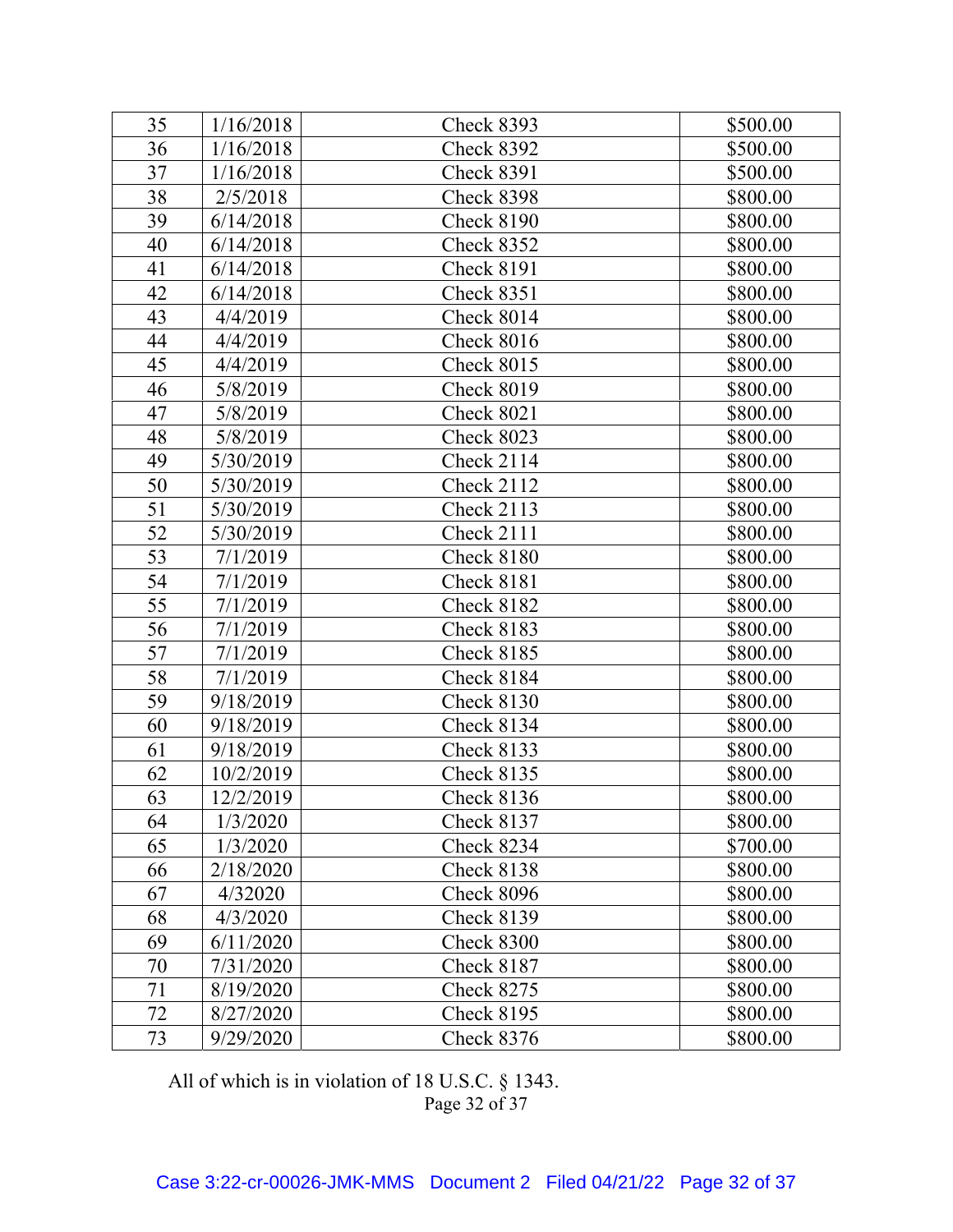# COUNT 74 18 U.S.C. § 1956(h) – Conspiracy to Commit Money Laundering (Glenn Lockwood and Saray Lockwood)

84. The allegations above are realleged and incorporated as if fully set forth in this count.

85. Beginning no later than approximately June 2017, and continuing to on or about September 29, 2020, within the District of Alaska and elsewhere, defendants GLENN LOCKWOOD and SARAY LOCKWOOD willfully and knowingly conspired and agreed together and with each other, and with others known and unknown to the Grand Jury, to commit certain offenses under 18 U.S.C. § 1956, to wit: to knowingly conduct and attempt to conduct a financial transaction affecting interstate commerce, which transaction involved the proceeds of specified unlawful activity, that is, wire fraud in violation of 18 U.S.C. § 1343 and bankruptcy fraud in violation of 18 U.S.C. § 152, knowing that the transaction was designed in whole and in part to conceal and disguise the nature, location, source, ownership, and control of the proceeds of said specified unlawful activities.

All of which is in violation of 18 U.S.C. § 1956(h).

# COUNTS 75-84 18 U.S.C. § 1956(a)(1)(B)(i) – Money Laundering (Glenn Lockwood and Saray Lockwood)

86. The allegations above are realleged and incorporated as if fully set forth in this count.

Page 33 of 37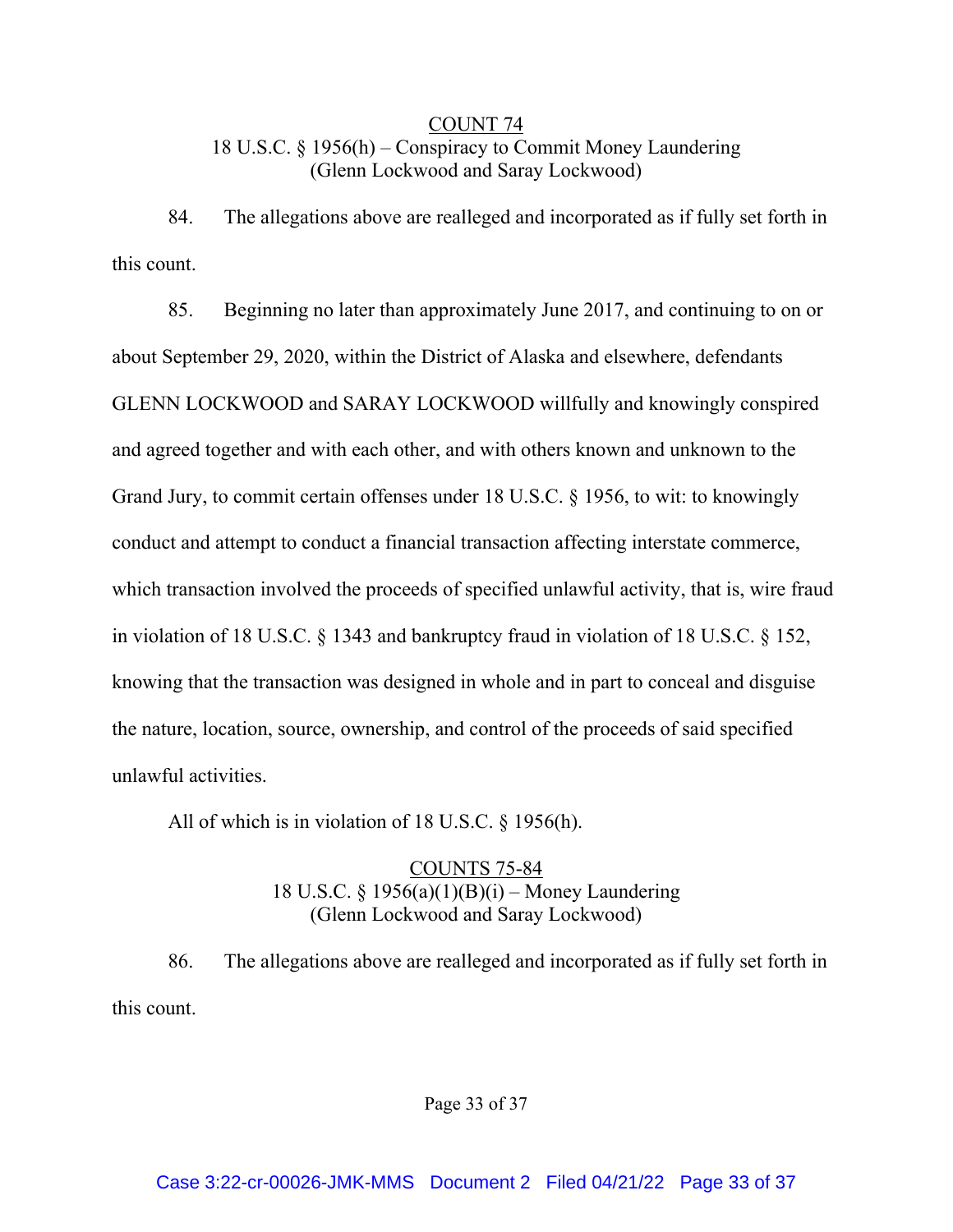87. On or about the dates listed below within the District of Alaska and elsewhere, defendants GLENN LOCKWOOD and SARAY LOCKWOOD, and others known and unknown to the Grand Jury, knowing that the property involved in the financial transactions listed below represented the proceeds of some form of unlawful activity, knowingly and willfully conducted and caused to be conducted the financial transactions designed in whole or in part to conceal and disguise the nature, location, source, ownership, and control of the proceeds of unlawful activity, which was wire fraud in violation of 18 U.S.C. § 1343 and bankruptcy fraud in violation of 18 U.S.C. § 152, and each transaction affected interstate commerce, in that defendants GLENN

LOCKWOOD and SARAY LOCKWOOD made or directed the making of payments

| Count | Date      | <b>Financial Transaction/Institution</b>          | <b>Amount</b> |
|-------|-----------|---------------------------------------------------|---------------|
| 75    | 9/11/2017 | Payment from Strategic Innovations to Capital One | \$1,131.44    |
|       |           | Online via Business ACH Debit                     |               |
| 76    | 9/21/2017 | Payment from Strategic Innovations, Check No.     | \$1,695.24    |
|       |           | 1250, to Saray Lockwood                           |               |
| 77    | 11/8/2017 | Payment from Strategic Innovations to Capital One | \$719.27      |
|       |           | <b>Online Business ACH Debit</b>                  |               |
| 78    | 4/2/2018  | Payment from Strategic Innovations Capital One    | \$1,138.88    |
|       |           | Credit Card via Online Business ACH Debit         |               |
| 79    | 8/29/2018 | Payment from Strategic Innovations,               | \$1,930.71    |
|       |           | Check No. 1251, to Saray Lockwood                 |               |
| 80    | 8/30/2018 | Payment from Strategic Innovations,               | \$92.70       |
|       |           | Check No. 1151, to Sterling Moose River Kennel    |               |
| 81    | 9/26/2019 | Payment from Strategic Innovations,               | \$110         |
|       |           | Check No. 1252, to Kenai Peninsula Borough        |               |
| 82    | 9/26/2019 | Payment from Strategic Innovations,               | \$1,570.70    |
|       |           | Check No. 1253, to Kenai Peninsula Borough        |               |
| 83    | 9/26/2019 | Payment from Strategic Innovations,               | \$186.84      |
|       |           | Check No. 1254, to Kenai Peninsula Borough        |               |

from the Strategic Innovations WFB checking account XXX4977 as identified below:

Page 34 of 37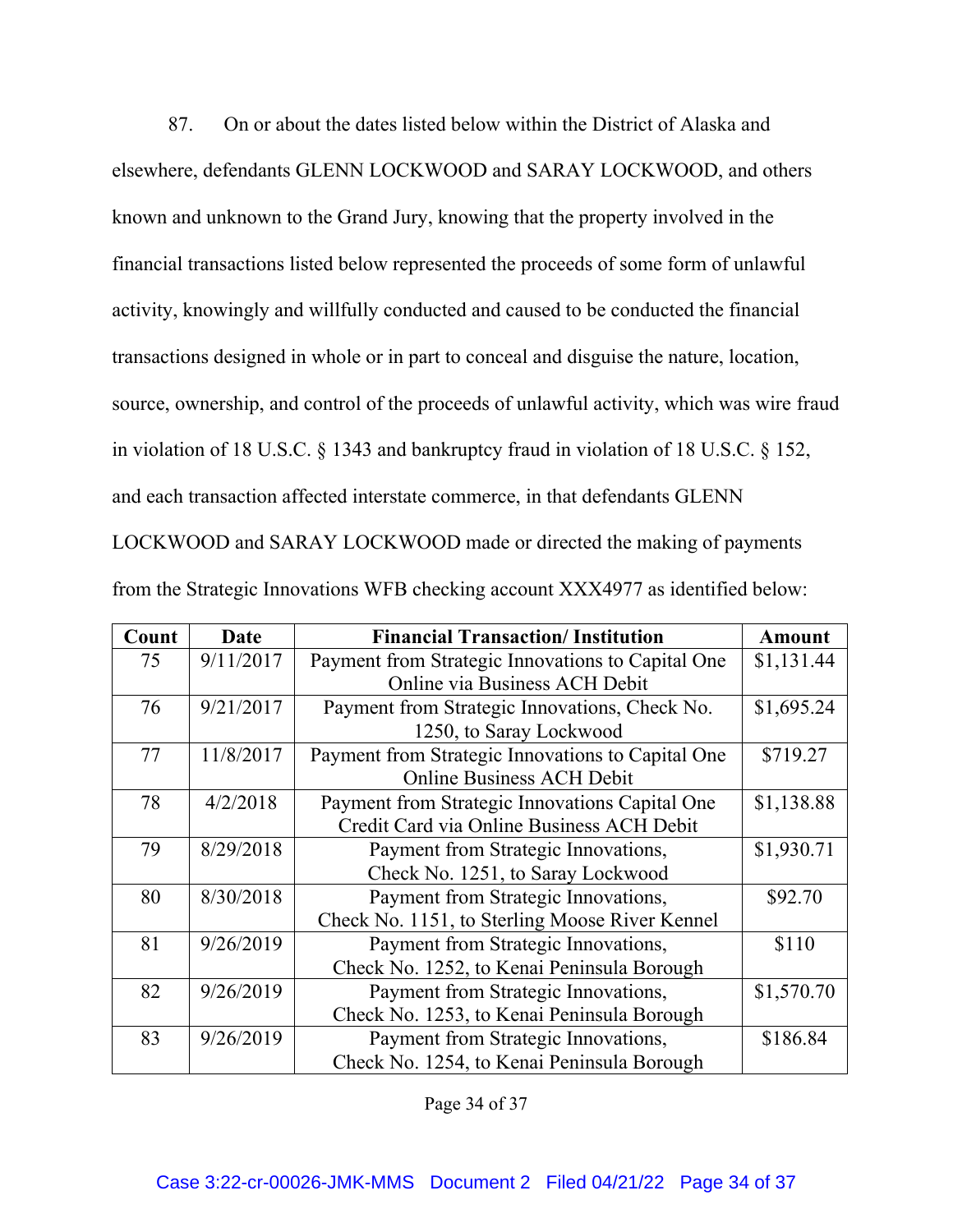| 84 | 9/26/2019 | Payment from Strategic Innovations,        | \$512.52 |
|----|-----------|--------------------------------------------|----------|
|    |           | Check No. 1255, to Kenai Peninsula Borough |          |

All of which is in violation of 18 U.S.C.  $\S$  1956(a)(1)(B)(i).

### CRIMINAL FORFEITURE ALLEGATION

The allegations contained in Counts 4-84 of this Indictment are hereby re-alleged and incorporated by reference for the purpose of alleging forfeitures pursuant to 18 U.S.C. § 981(a)(1); 18 U.S.C. § 982(a)(1) and (2); 28 U.S.C. § 2461(c); and Rule 32.2(a) of the Federal Rules of Criminal Procedure.

Upon conviction of the offenses in violation of 18 U.S.C. §§ 152 and 157, as set forth in Counts 4-21 of this Indictment, defendants GLENN LOCKWOOD and SARAY LOCKWOOD shall forfeit to the United States pursuant to 18 U.S.C. § 981(a)(1)(C) and 28 U.S.C. § 2461(c), any property, real or personal, that constitutes or is derived from any proceeds obtained, directly or indirectly, as a result of such violations.

Upon conviction of the offenses in violation of 18 U.S.C. § 1343, as set forth in Counts 23-73 of this Indictment, defendants GLENN LOCKWOOD and SARAY LOCKWOOD shall forfeit to the United States pursuant to 18 U.S.C. §§ 981(a)(1)(D) and  $982(a)(2)$ , any property, real or personal, that constitutes or is derived from any proceeds obtained, directly or indirectly, as a result of such violations, or which represents or is traceable to the gross receipts obtained, directly or indirectly, from such violations.

Page 35 of 37 Upon conviction of the offenses in violation of 18 U.S.C. § 1956, as set forth in Counts 74-84 of this Indictment, defendants GLENN LOCKWOOD and SARAY LOCKWOOD shall forfeit to the United States pursuant to 18 U.S.C. § 982(a)(1), any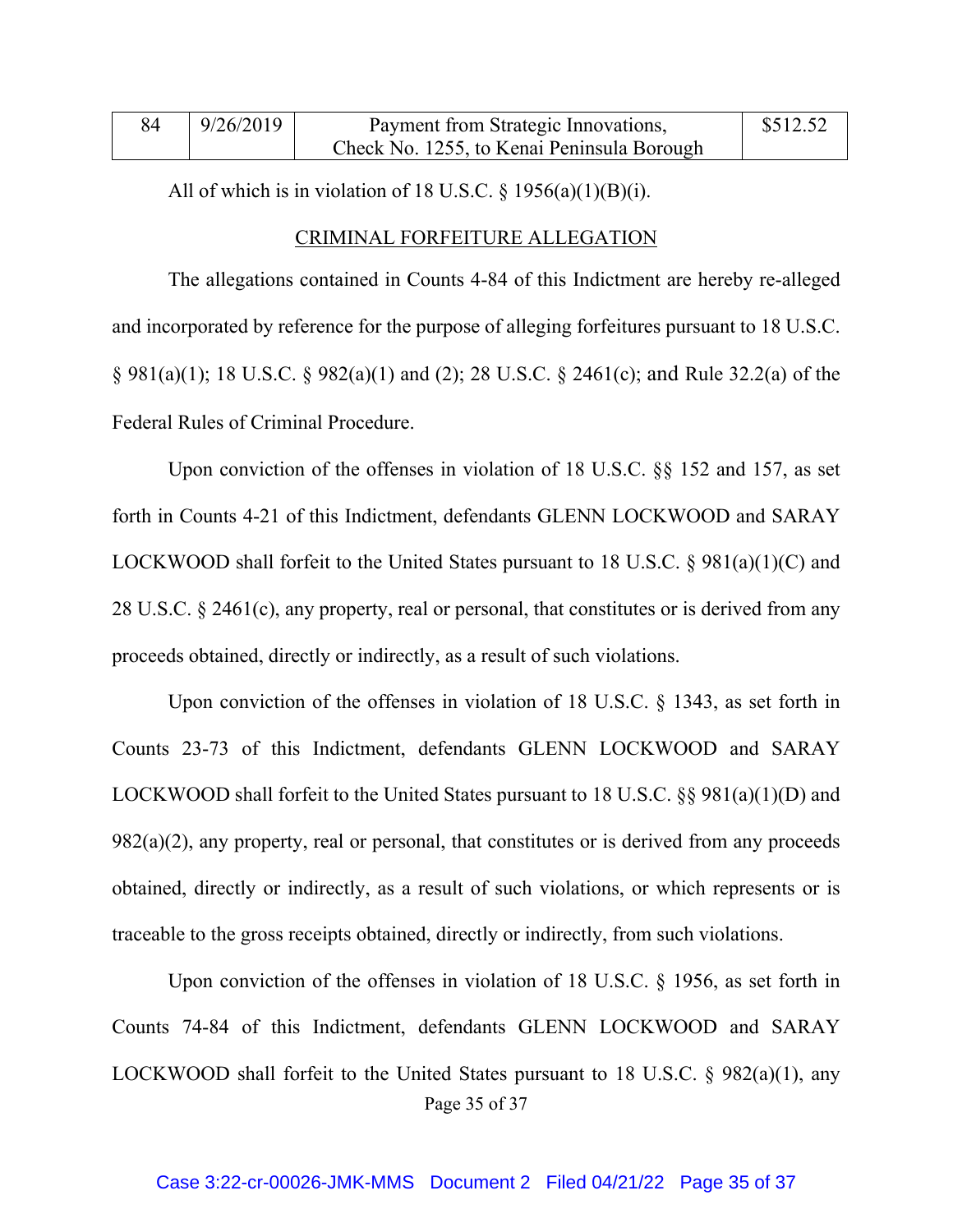property, real or personal, involved in such offense or attempted offense, constituting, derived from, or traceable to such property, and any property used or intended to be used in any manner or part to commit or facilitate the commission of a violation.

If any of the property subject to forfeiture, as a result of any act or omission of the Defendants GLENN LOCKWOOD or SARAY LOCKWOOD:

- (a) cannot be located upon the exercise of due diligence;
- (b) has been transferred or sold to, or deposited with, a third party;
- (c) has been placed beyond the jurisdiction of the court;
- (d) has been substantially diminished in value; or
- (e) has been commingled with other property which cannot be divided without difficulty,

the United States of America shall be entitled to a money judgement or forfeiture of substitute property pursuant to 21 U.S.C.  $\S$  853(p).

// // // // // //

//